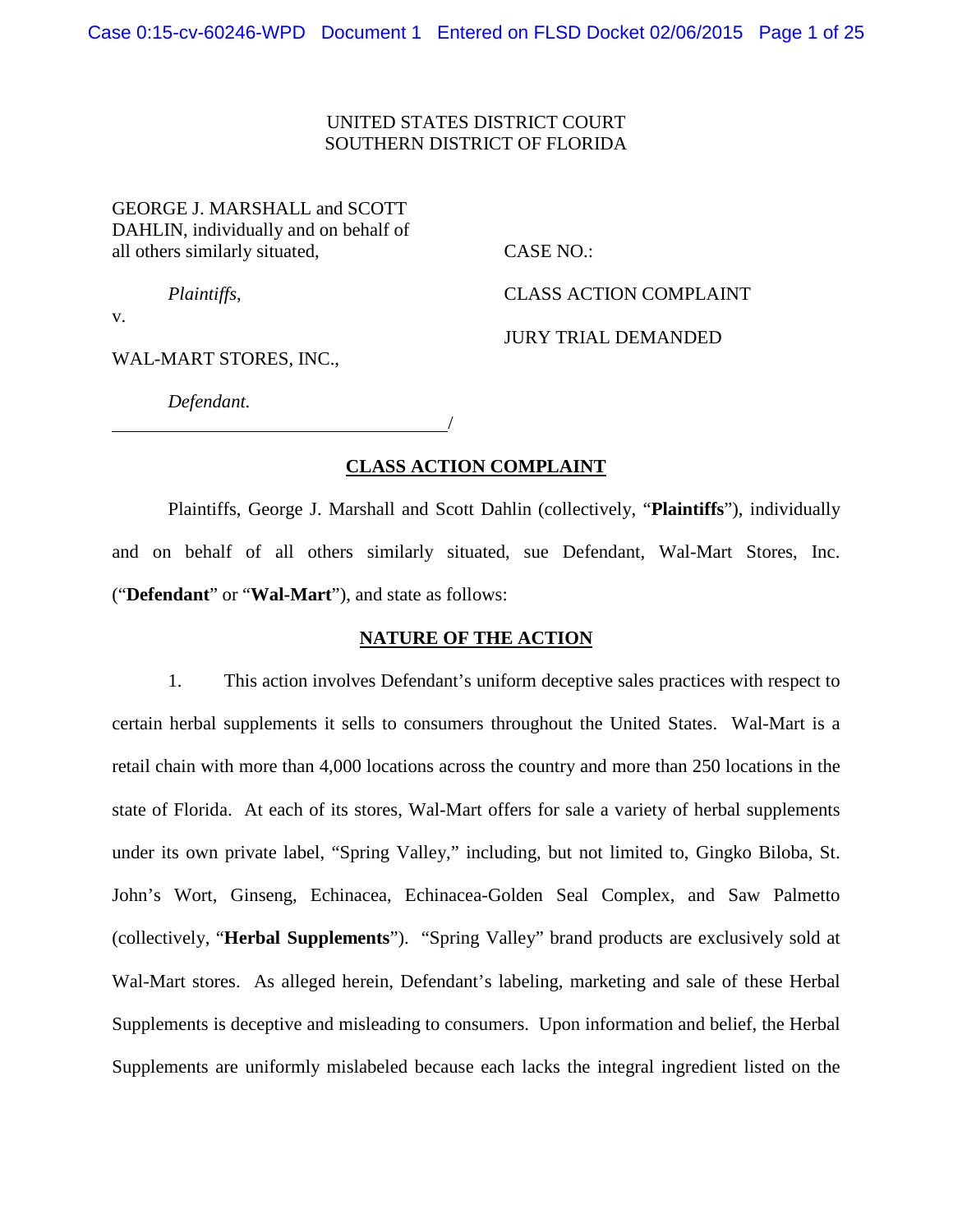product label. Instead, each contains contaminants, substitutes and fillers that are not identified on the product label.

2. The contamination, substitution, and false labeling of the Herbal Supplements constitute a deceptive business practice.

# **PARTIES, JURISDICTION AND VENUE**

3. Plaintiff, George J. Marshall, is a resident of Venice, Sarasota County, Florida.

4. Plaintiff, Scott Dahlin, is a resident of Corpus Christi, Nueces County, Texas.

5. Defendant, Wal-Mart Stores, Inc., is incorporated in Arkansas with its principal place of business in Bentonville, Benton County, Illinois.

6. This Court has original jurisdiction pursuant to 28 U.S.C. § 1332(d)(2) in that the matter in controversy, exclusive of interest and costs, exceeds the sum of value of \$5,000,000 and is a class action in which Plaintiffs are citizens of states different from Defendant. This Court also has federal question jurisdiction under 28 U.S.C. § 1331.

#### **GENERAL ALLEGATIONS**

7. Defendant conducts business throughout the United States and operates more than 4,000 stores in all 50 states, including more than 250 stores in the state of Florida.

8. In addition to selling products manufactured by others, Defendant also markets and sells hundreds of its own private-label products at its stores across the United States and in Florida.

9. The present complaint concerns "Spring Valley" branded Herbal Supplements, including Gingko Biloba, St. John's Wort, Ginseng, Echinacea, Echinacea-Golden Seal Complex, and Saw Palmetto.

10. "Spring Valley" is Defendant's house brand of Herbal Supplements, which Wal-Mart offered exclusively at Wal-Mart stores throughout the United States.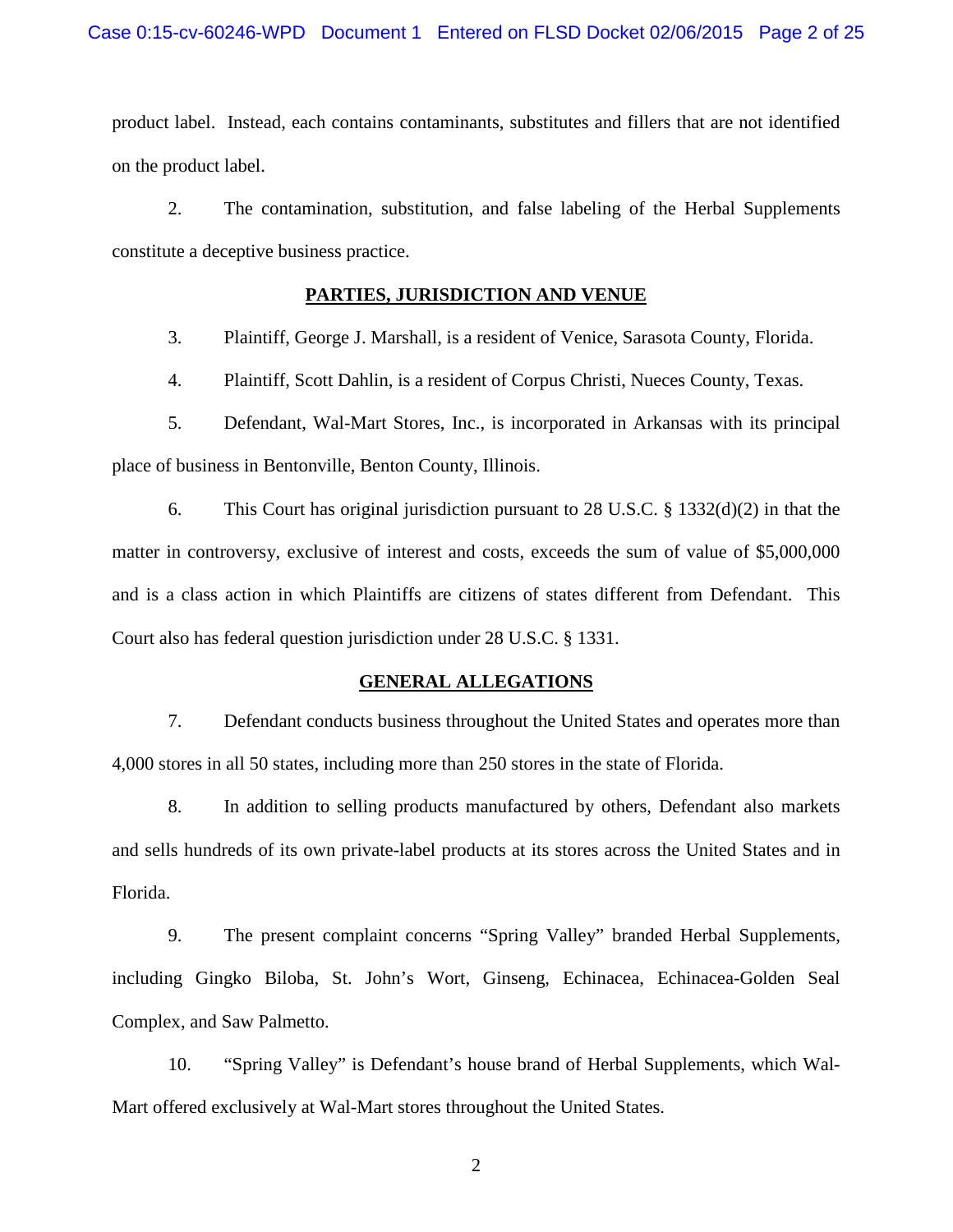11. Defendant represented on the labels of these Herbal Supplements that they contained Gingko Biloba, St. John's Wort, Ginseng, Echinacea, and Saw Palmetto, respectively. Contrary to their labeling, tests have revealed that the above products do not contain these herbs. In particular, testing revealed that Defendant's "Gingko Biloba" contained no Gingko Biloba and instead contained oryza (rice), dracaena (a tropical houseplant), mustard, wheat and radish; Defendant's "St. John's Wort" contained no St. John's Wort and instead contained allium (garlic), oryza and cassava (a tropical root crop); Defendant's "Ginseng" contained no Ginseng and instead contained oryza, dracaena, pinus strobus (pine tree), wheat grass and citrus; Defendant's "Echinacea" contained no Echinacea and no genetic plant material; Defendant's "Saw Palmetto" contained no Saw Palmetto in 12 of 15 tests. In the three tests that identified the presence of Saw Palmetto, it was not the predominant ingredient, and other tests confirmed that "Saw Palmetto" contained allium and oryza. These undisclosed contaminants, substitutes and fillers are known allergens and, as a result, it is imperative that their inclusion in the above-listed products be disclosed to consumers.

12. While plants have been used for medicinal purposes for thousands of years, the use of herbal supplements has increased dramatically in the United States over the last several decades. Indeed, herbal supplements are more popular today than ever before, and plants of all kinds are currently being studied for their health benefits. It is widely accepted that herbal supplements can be effective treatments for a variety of conditions. As a result, consumers who purchase such products reasonably expect that they will actually contain the herbs identified and listed as ingredients on the label. In other words, reasonable consumers who purchased Defendant's "Spring Valley" branded Gingko Biloba, St. John's Wort, Ginseng, Echinacea,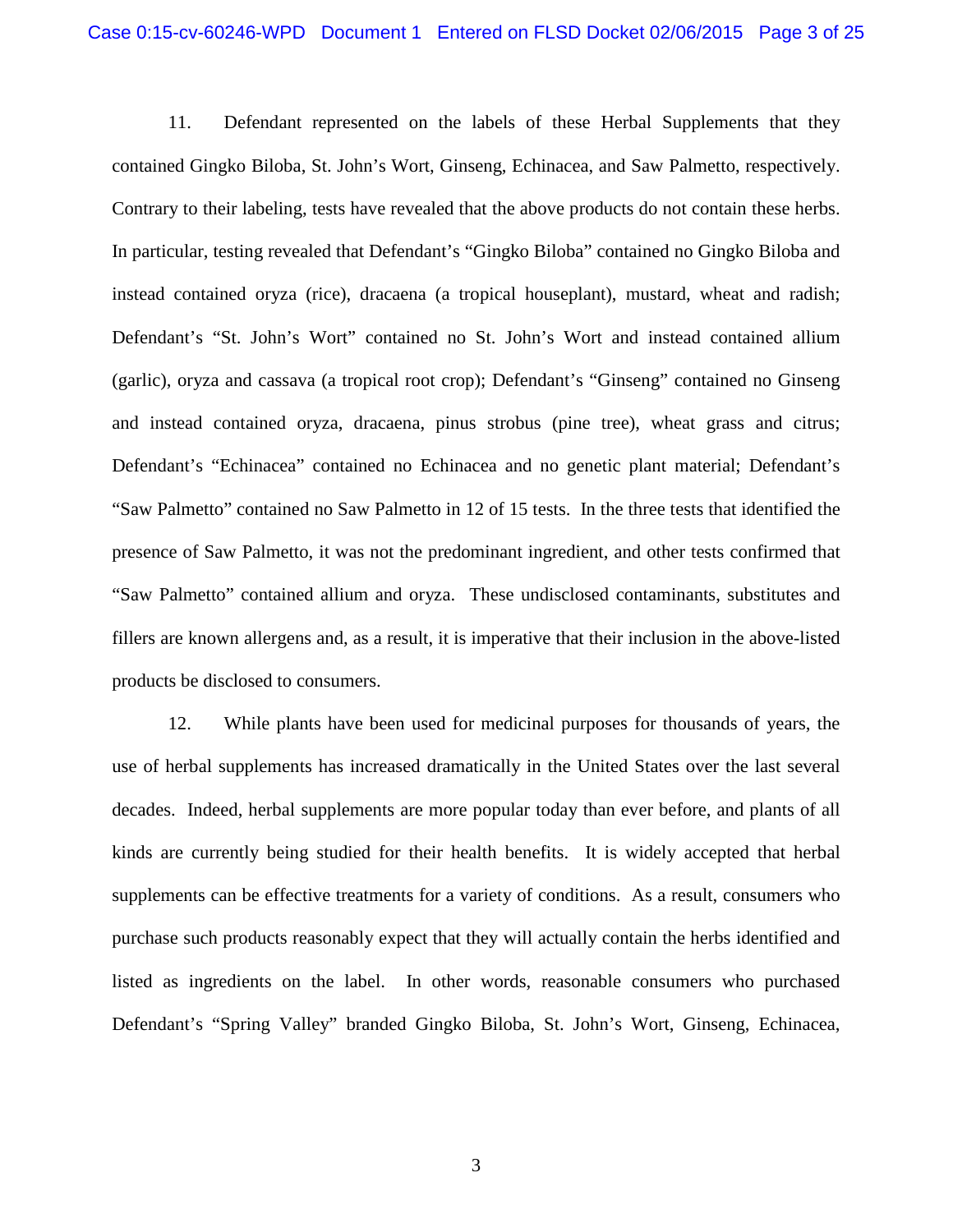Echinacea-Golden Seal Complex, and Saw Palmetto believed these products actually contain the herbs as labeled.

13. In short, consumers who purchased Defendant's Herbal Supplements were duped. Instead of receiving "Spring Valley" branded Gingko Biloba, St. John's Wort, Ginseng, Echinacea, Echinacea-Golden Seal Complex, and Saw Palmetto, consumers received worthless products that did not match the ingredients listed on their labels.

14. On February 3, 2015, the New York Attorney General served Wal-Mart with a "Cease and Desist Notification," indicating that an investigation and testing conducted on behalf of the Attorney General's Office found that Wal-Mart's "Spring Valley" branded Gingko Biloba, St. John's Wort, Ginseng, Echinacea, and Saw Palmetto did not contain these herbs, as listed on the product labels. Rather, these products contained undisclosed substances or substances other than what was represented on their labels. In the Notification, attached hereto as "Exhibit A," the New York Attorney General affirmed that only 4% of Defendant's products that were tested yielded DNA matching the product labels. The Attorney General also indicated in the Notification that contamination, substitution and falsely labeled herbal products constituted deceptive business practices and presented considerable health risks for consumers.

15. Plaintiffs and Class Members did not know or have reason to know that Defendant's Herbal Supplements did not contain the herbal ingredients listed on their labels. Plaintiffs and any other consumers acting reasonably in the same circumstances likely would be deceived and believe that the "Spring Valley" branded Gingko Biloba, St. John's Wort, Ginseng, Echinacea, Echinacea-Golden Seal Complex, and Saw Palmetto contained the listed ingredients.

16. Plaintiffs and Class Members relied upon the representations on Defendant's product labels to their detriment. Plaintiffs and Class Members acting reasonably in the same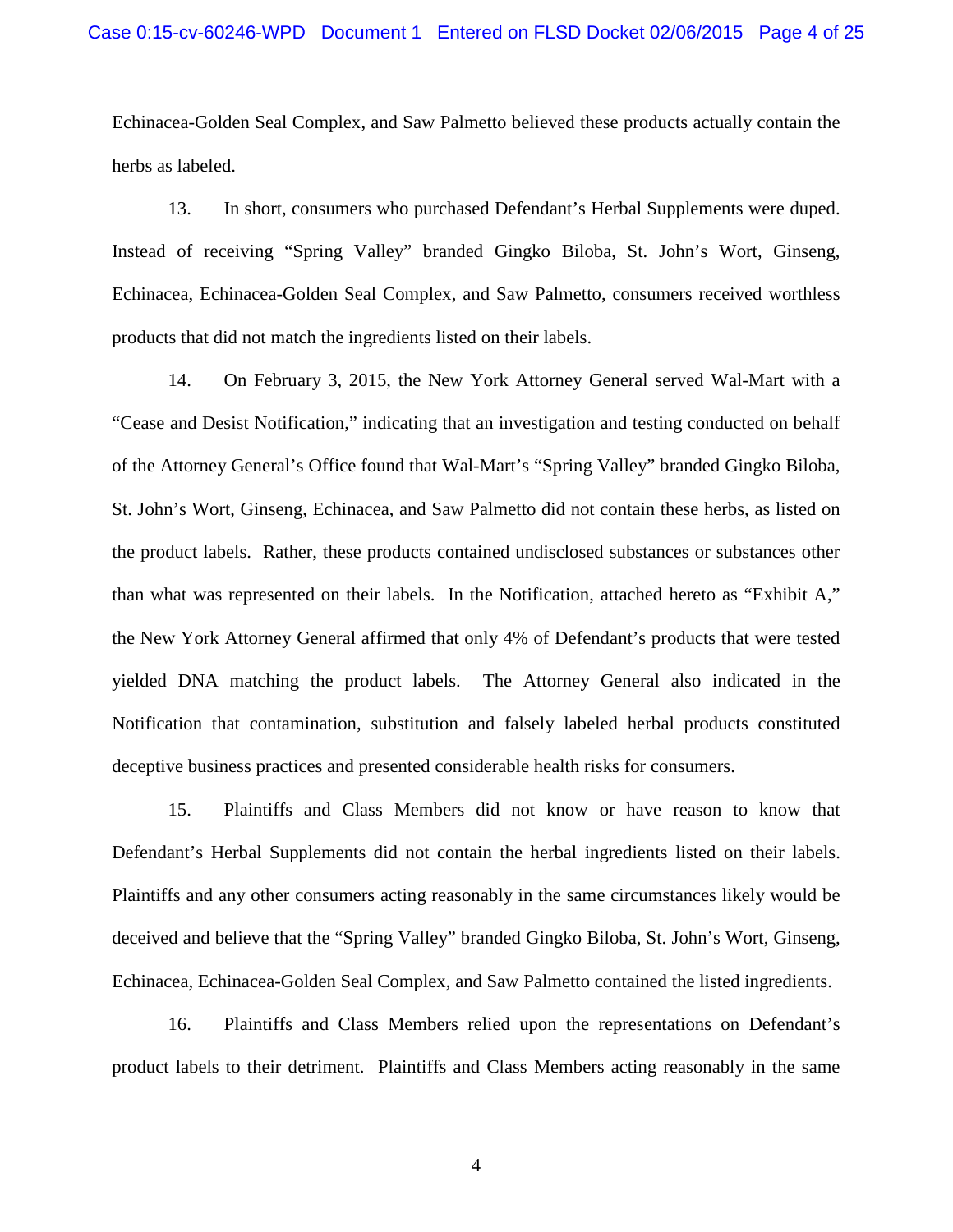circumstances would not have purchased these products had they known they were not actually Gingko Biloba, St. John's Wort, Ginseng, Echinacea, and Saw Palmetto. Plaintiffs and Class Members have been damaged by Defendants' deceptive and misleading labeling of these worthless products, and they are entitled to a refund of the purchase price of the products.

### **PLAINTIFF MARSHALL'S PURCHASE OF DEFENDANT'S PRODUCTS**

17. At all relevant times, Plaintiff Marshall was an individual residing in the state of Florida. He is a "consumer" as defined by the Florida Deceptive and Unfair Trade Practices Act, §501.203(7), Florida Statutes.

18. Over the past six years, Plaintiff Marshall has regularly purchased "Spring Valley" branded Echinacea-Golden Seal Complex from Wal-Mart stores located at 4150 South Tamiami Trail, Venice, Florida 34293, and 13140 South Tamiami Trail, Osprey, Florida 34229. Most recently, Plaintiff Marshall purchased this product from one of the above stores between December 2014 and January 2015.

19. Before purchasing this product, Plaintiff Marshall reviewed the product label, which expressly claimed that it contained Echinacea. When Plaintiff Marshall purchased the product, he reasonably believed that it contained Echinacea, and that it did not contain any additional undisclosed ingredients.

20. Unbeknownst to Plaintiff Marshall and Class Members, the product that Plaintiff purchased did not include the ingredients identified on the label. Upon information and belief, the Echinacea-Golden Seal Complex does not contain any Echinacea. As described above, testing confirmed that Defendant's "Spring Valley" branded Echinacea does not contain any Echinacea or other genetic plant material.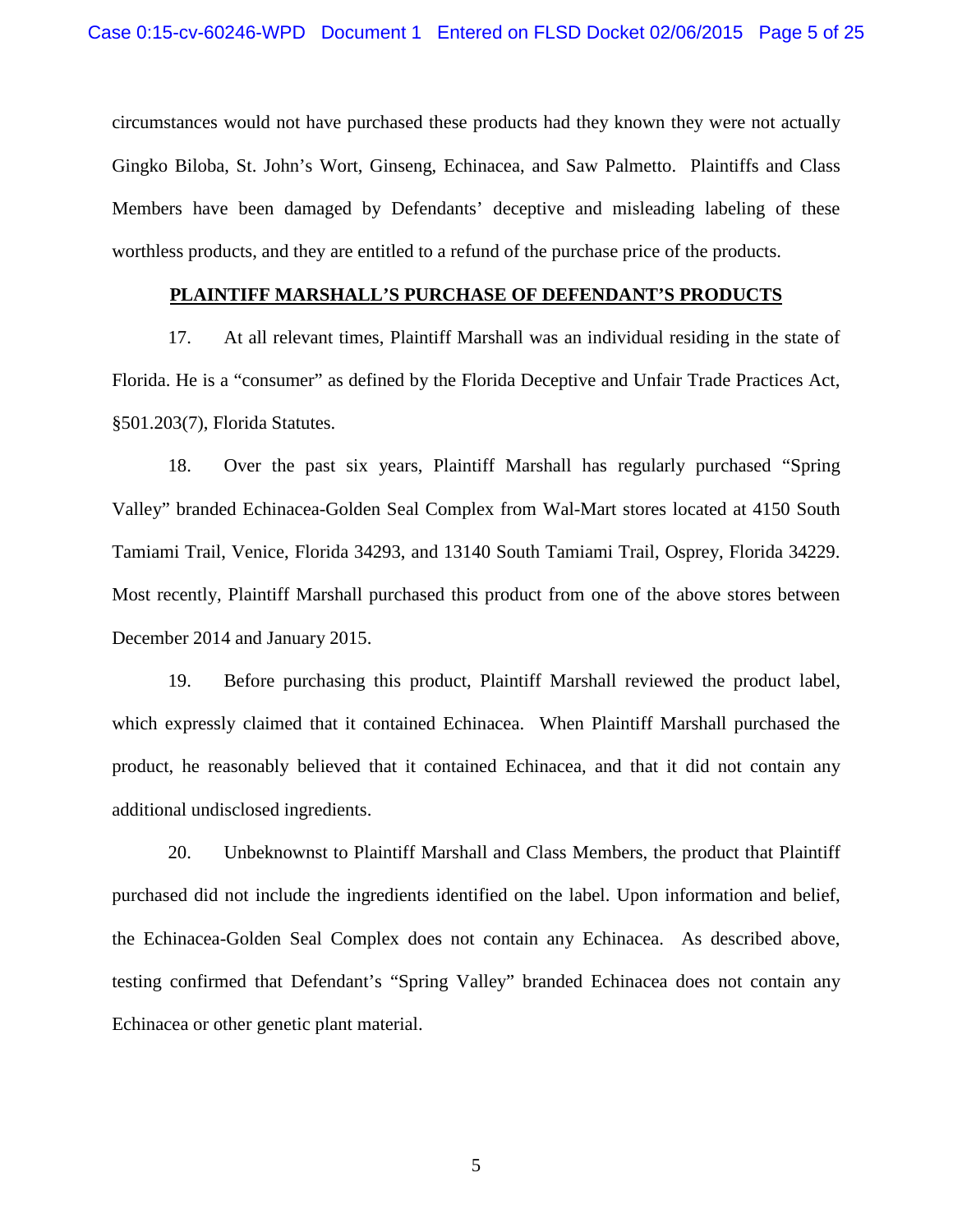21. Had Plaintiff Marshall known that the Echinacea-Golden Seal Complex did not actually contain Echinacea and that it contained undisclosed contaminants, substitutes, and fillers, he would not have purchased this product.

22. As a result of the foregoing, Plaintiff Marshall and Class Members have suffered damages.

#### **PLAINTIFF DAHLIN'S PURCHASE OF DEFENDANT'S PRODUCTS**

23. At all relevant times, Plaintiff Dahlin was an individual residing in the state of Texas.

24. For at least the past four years, Plaintiff Dahlin has regularly purchased "Spring Valley" branded Echinacea from a Wal-Mart store located in Corpus Christi, Texas. Most recently, Plaintiff Dahlin purchased the product in or around August 2014.

25. Before purchasing this product, Plaintiff Dahlin reviewed the product label, which expressly claimed that the product contained Echinacea. When Plaintiff Dahlin purchased the product, he reasonably believed that it contained Echinacea, and that the product did not contain any additional undisclosed ingredients.

26. Unbeknownst to Plaintiff Dahlin and putative Class Members, the aforementioned product that Plaintiff Dahlin purchased did not include the ingredients identified on the label. As described above, Defendant's "Echinacea" does not contain Echinacea. The referenced testing confirmed that Defendant's "Spring Valley" branded "Echinacea" contained no Echinacea and no genetic plant material.

27. Had Plaintiff Dahlin known that this product did not actually contain Echinacea, and that it contained undisclosed contaminants, substitutes, and fillers, he would not have purchased the product.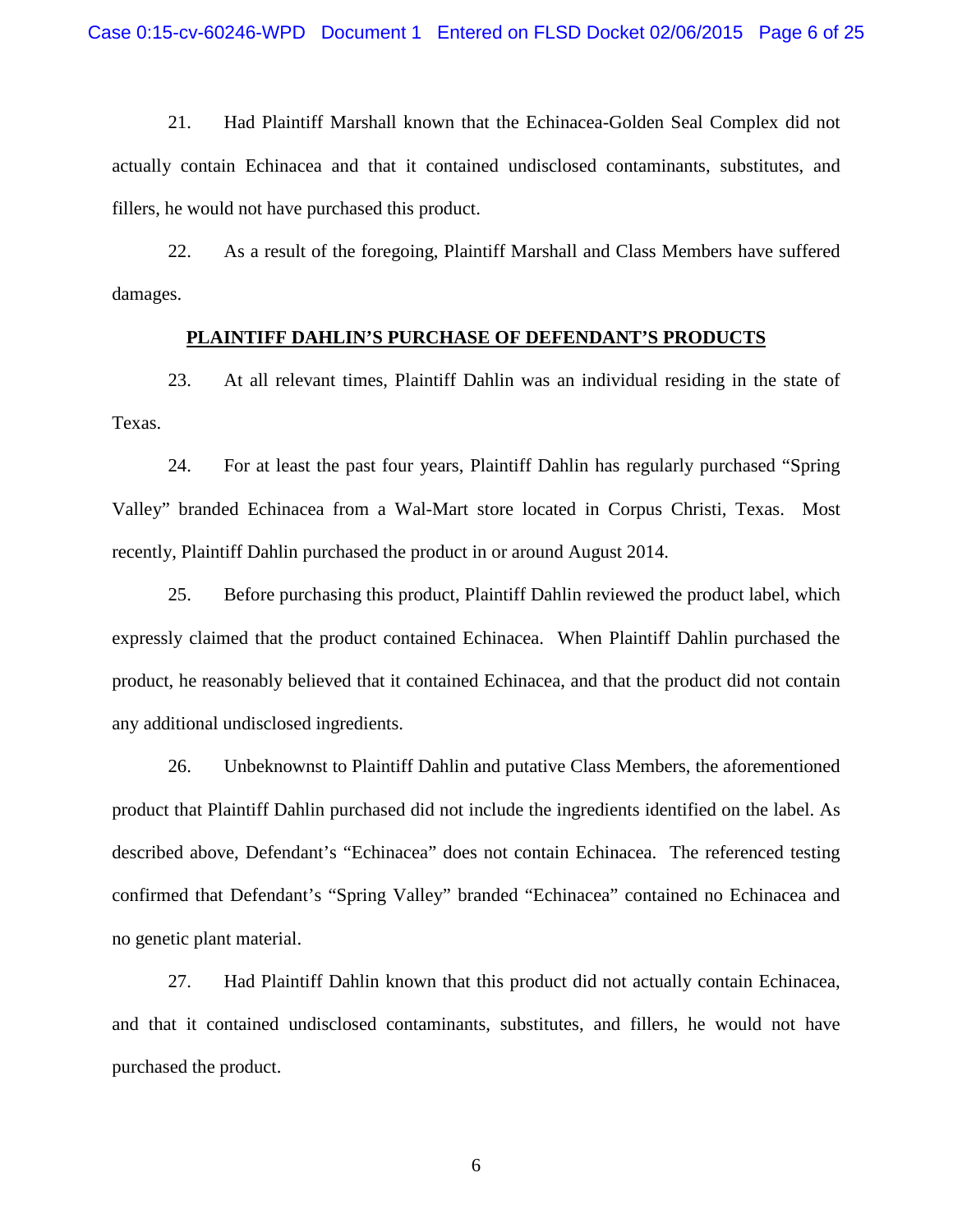28. As a result of the foregoing, Plaintiff Dahlin and Class Members have suffered damages.

# **CLASS ACTION ALLEGATIONS**

29. Pursuant to Federal Rules of Civil Procedure  $23(a)$ ,  $(b)(2)$  and  $(b)(3)$  and as

detailed in the individual counts below, Plaintiffs bring this action on behalf of themselves and

all others similarly situated. Specifically, Plaintiffs seek to represent the following persons ("**the** 

**Class**" or "**Class Members**"):

All persons within the United States who, between February 6, 2011 and the present, purchased "Spring Valley" branded Gingko Biloba, St. John's Wort, Ginseng, Echinacea, Echinacea-Golden Seal Complex, and Saw Palmetto from Wal-Mart Stores, Inc.

Plaintiff Marshall also seek to represent the following persons ("**the Sub-Class**" or "**Sub-Class** 

### **Members**"):

All persons in the state of Florida who, between February 6, 2011 and the present, purchased "Spring Valley" branded Gingko Biloba, St. John's Wort, Ginseng, Echinacea, Echinacea-Golden Seal Complex, and Saw Palmetto from Wal-Mart Stores, Inc.

The Class and Sub-Class definitions are subject to amendment as needed.

30. Excluded from the Class and Sub-Class are Defendant, its employees, agents, and

assigns, and any members of the judiciary to whom this case is assigned, their Court staff, and

Plaintiffs' counsel.

31. Also excluded from this action are any claims for personal injury, wrongful death and/or emotional distress.

#### **Numerosity**

32. At the time of filing, Plaintiffs do not know the exact number of putative Class Members. However, the thousands of Wal-Mart store locations throughout the United States,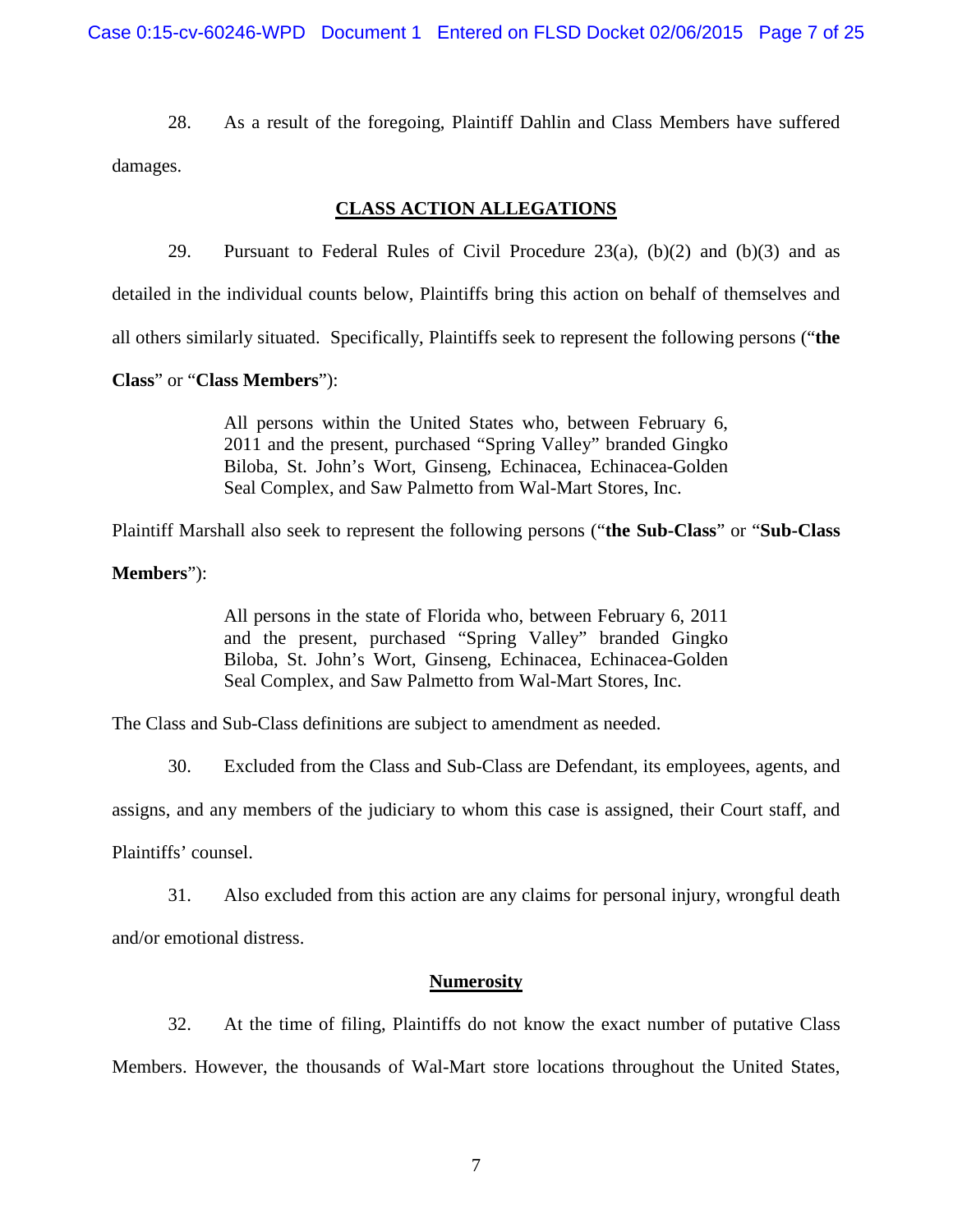coupled with the popularity of the Herbal Supplements, affirms that Class Members likely number in the tens or hundreds of thousands, and are geographically dispersed throughout the country.

33. The alleged size and geographic disbursement of the putative Class, and relatively modest value of each individual claim, makes joinder of all Class Members impracticable or impossible.

#### **Predominance of Common Questions of Law and Fact**

34. This action involves common questions of law and fact, which predominate over any questions affecting only individual Class Members. The common legal and factual questions include, but are not limited to, the following:

- a. whether the product labeled as "Spring Valley" brand Gingko Biloba contains Gingko Biloba;
- b. whether the product labeled as "Spring Valley" brand Gingko Biloba contains undisclosed contaminants, substitutes or fillers;
- c. whether the product labeled as "Spring Valley" brand St. John's Wort contains St. John's Wort;
- d. whether the product labeled as "Spring Valley" brand St. John's Wort contains undisclosed contaminants, substitutes or fillers;
- e. whether the product labeled as "Spring Valley" brand Ginseng contains Ginseng;
- f. whether the product labeled as "Spring Valley" brand Ginseng contains undisclosed contaminants, substitutes or fillers;
- g. whether the product labeled as "Spring Valley" brand Echinacea contains Saw Palmetto;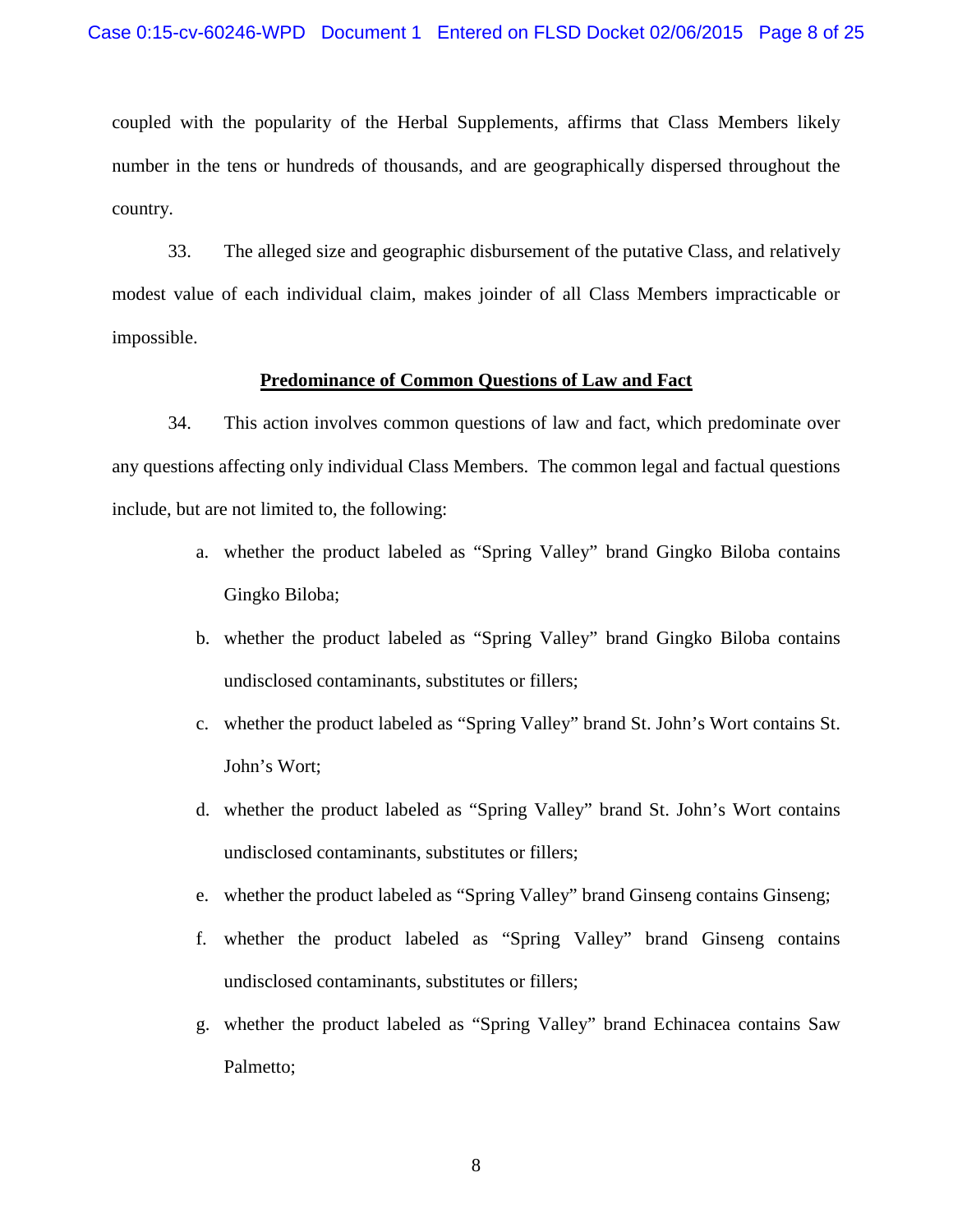- h. whether the product labeled as "Spring Valley" brand Echinacea contains undisclosed contaminants, substitutes or fillers;
- i. whether the product labeled as "Spring Valley" brand Echinacea-Golden Seal Complex contains Echinacea;
- j. whether the product labeled as "Spring Valley" brand Echinacea-Golden Seal Complex contains undisclosed contaminants, substitutes or fillers;
- k. whether Defendant mislabeled the "Spring Valley" branded Gingko Biloba, St. John's Wort, Ginseng, Echinacea, Echinacea-Golden Seal Complex, and Saw Palmetto;
- l. whether Defendant's mislabeling of the "Spring Valley" branded Gingko Biloba, St. John's Wort, Ginseng, Echinacea, Echinacea-Golden Seal Complex, and Saw Palmetto constitutes a deceptive trade practice in violation of the Florida Deceptive and Unfair Trade Practices Act, §501.203(7), Florida Statutes;
- m. whether Defendant's mislabeling of the "Spring Valley" branded Gingko Biloba, St. John's Wort, Ginseng, Echinacea, Echinacea-Golden Seal Complex, and Saw Palmetto constitutes a breach of express warranty;
- n. whether Defendant's mislabeling of the "Spring Valley" branded Gingko Biloba, St. John's Wort, Ginseng, Echinacea, Echinacea-Golden Seal Complex, and Saw Palmetto constitutes a breach of implied warranty of merchantability;
- o. whether Defendant's mislabeling of the "Spring Valley" branded Gingko Biloba, St. John's Wort, Ginseng, Echinacea, Echinacea-Golden Seal Complex, and Saw Palmetto constitutes a breach of implied warranty of fitness for a particular purpose;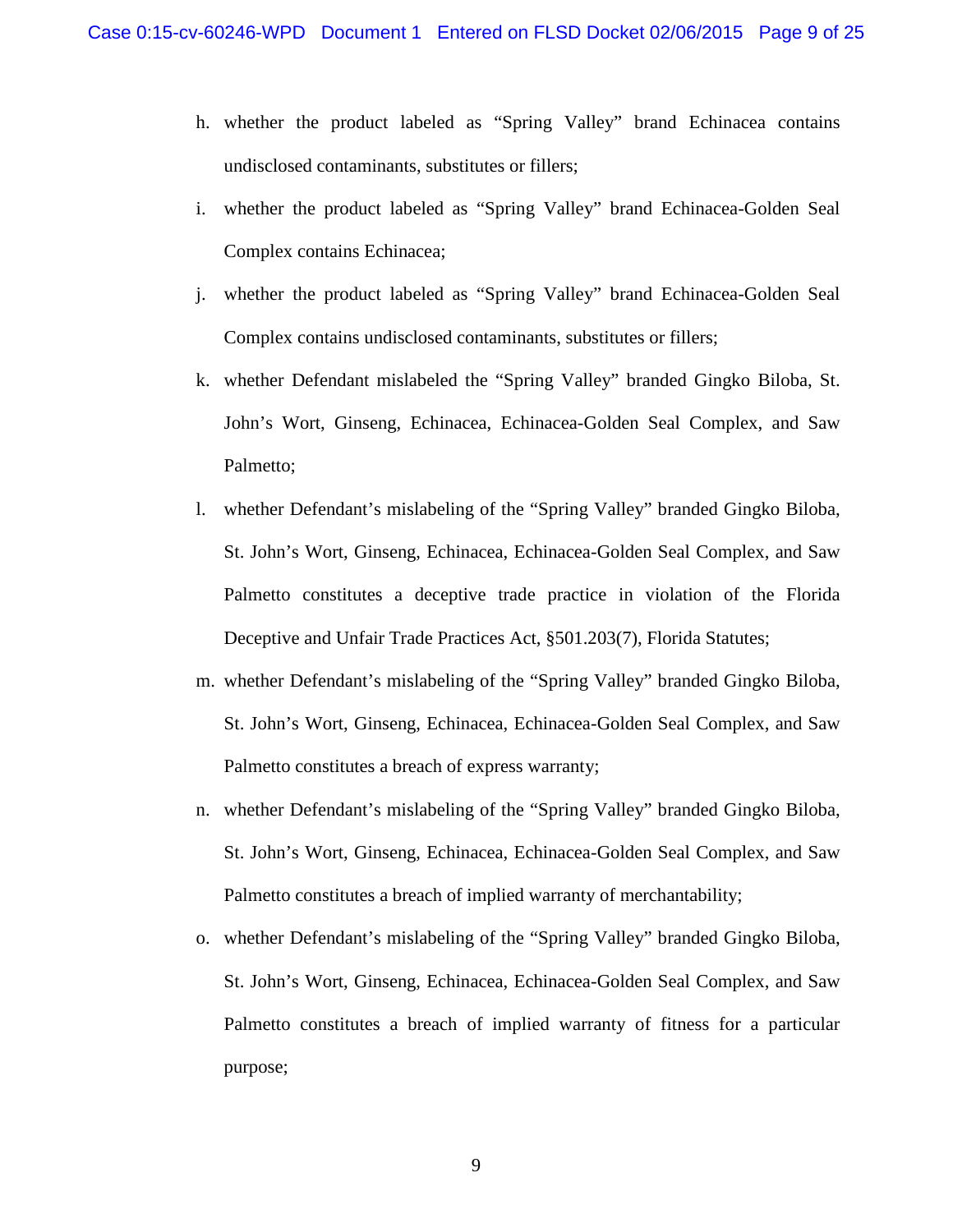- p. whether Defendant was unjustly enriched by Plaintiffs and Class Members who purchased the mislabeled Herbal Supplements;
- q. whether Plaintiffs and Class Members have sustained damages as a result of the conduct alleged herein and, if so, what is the proper measure of such damages; and
- r. whether Plaintiffs and Class Members are entitled to injunctive or other equitable relief.

### **Typicality**

35. Plaintiffs' claims are typical of the claims of the Class Members, as Plaintiffs and Class Members have been injured by Defendant's uniform misconduct – the mislabeling, marketing and selling of "Spring Valley" branded Gingko Biloba, St. John's Wort, Ginseng, Echinacea, Echinacea-Golden Seal Complex, and Saw Palmetto that does not actually contain the listed ingredients, but rather contains undisclosed contaminants and fillers that are not identified on the product labels.

36. Plaintiffs share the aforementioned facts and legal claims and questions with all putative Class Members. Further, a sufficient relationship exists between Defendant's uniform misconduct and the damages sustained by Plaintiffs and putative Class Members.

#### **Adequacy**

37. Plaintiffs will fairly and adequately protect the interests of the Class and are committed to the vigorous prosecution of this action. Plaintiffs have retained counsel experienced in complex consumer class action litigation and matters specifically involving consumer labeling claims. Plaintiffs have no interests adverse or antagonistic to those of the Class.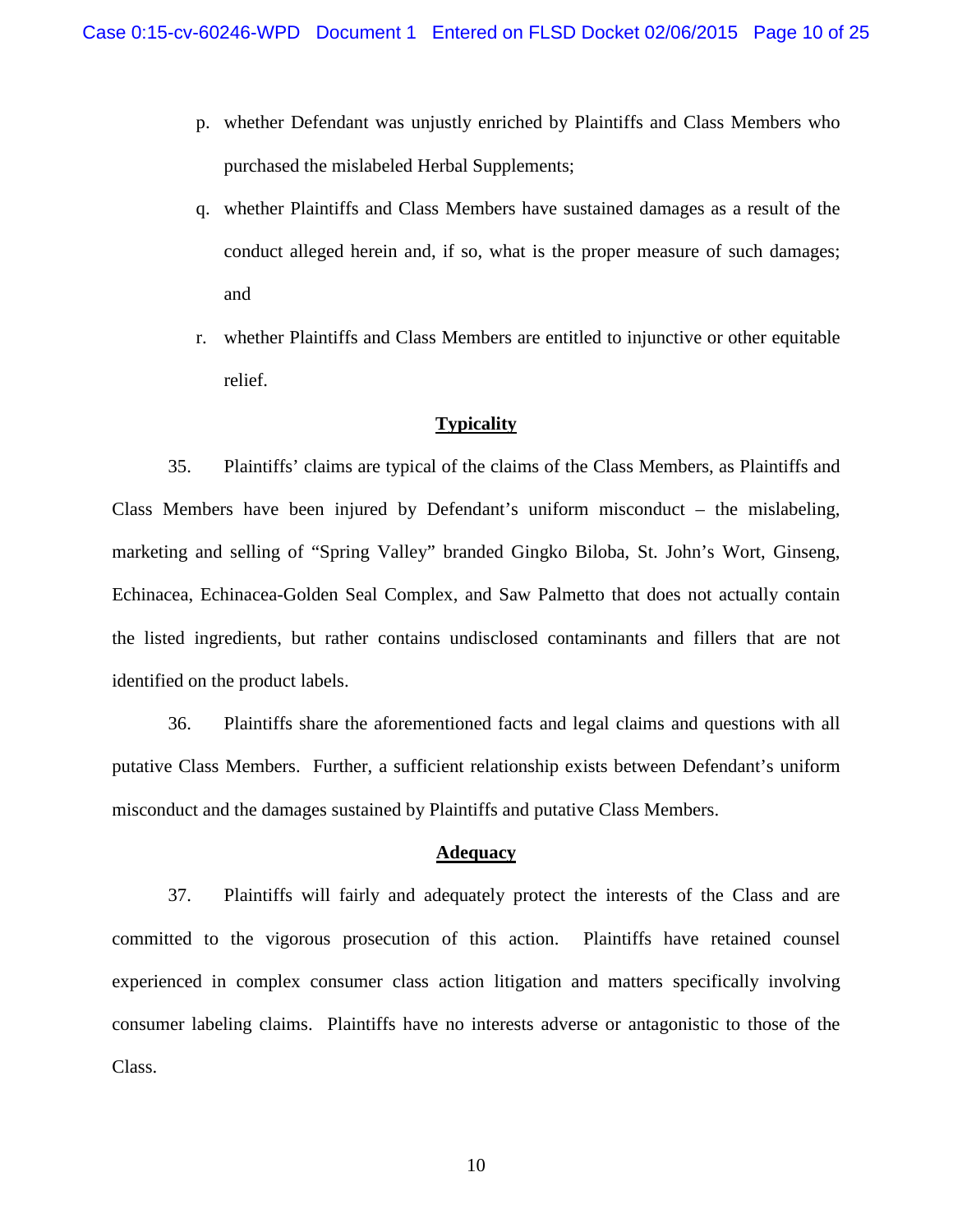#### **Superiority**

38. A class action is superior to other available methods for the fair and efficient adjudication of this controversy. Individual joinder of all Class Members' claims is impracticable or impossible for at least the following reasons:

- a. The Class claims predominate over any questions of law or fact (if any) affecting only individual Class Members;
- b. Absent a Class, the Class Members will continue to suffer damage and Defendant's illegal conduct will continue without remedy;
- c. Given the size of individual Class Members' claims, few (if any) putative Class Members could afford to or would seek legal redress individually for the wrongs Defendant committed and continues to commit against them, and absent Class Members have no substantial interest in individually controlling the prosecution of individual actions;
- d. Individualized litigation would create the danger of inconsistent or contradictory judgments arising from the same set of facts, while also increasing the delay and expense to all parties and the courts. Comparatively, the class action device provides economies of scale and allows Class Members' claims to be comprehensively administered and uniformly adjudicated in a single proceeding;
- e. When the liability of Defendant has been adjudicated, claims of all Class Members can be administered efficiently and determined uniformly by the Court;
- f. No difficulty impedes the action's management by the Court as a class action, which is the best available means by which Plaintiffs and Class Members can seek redress for the damages caused to them by Defendant's uniform misconduct;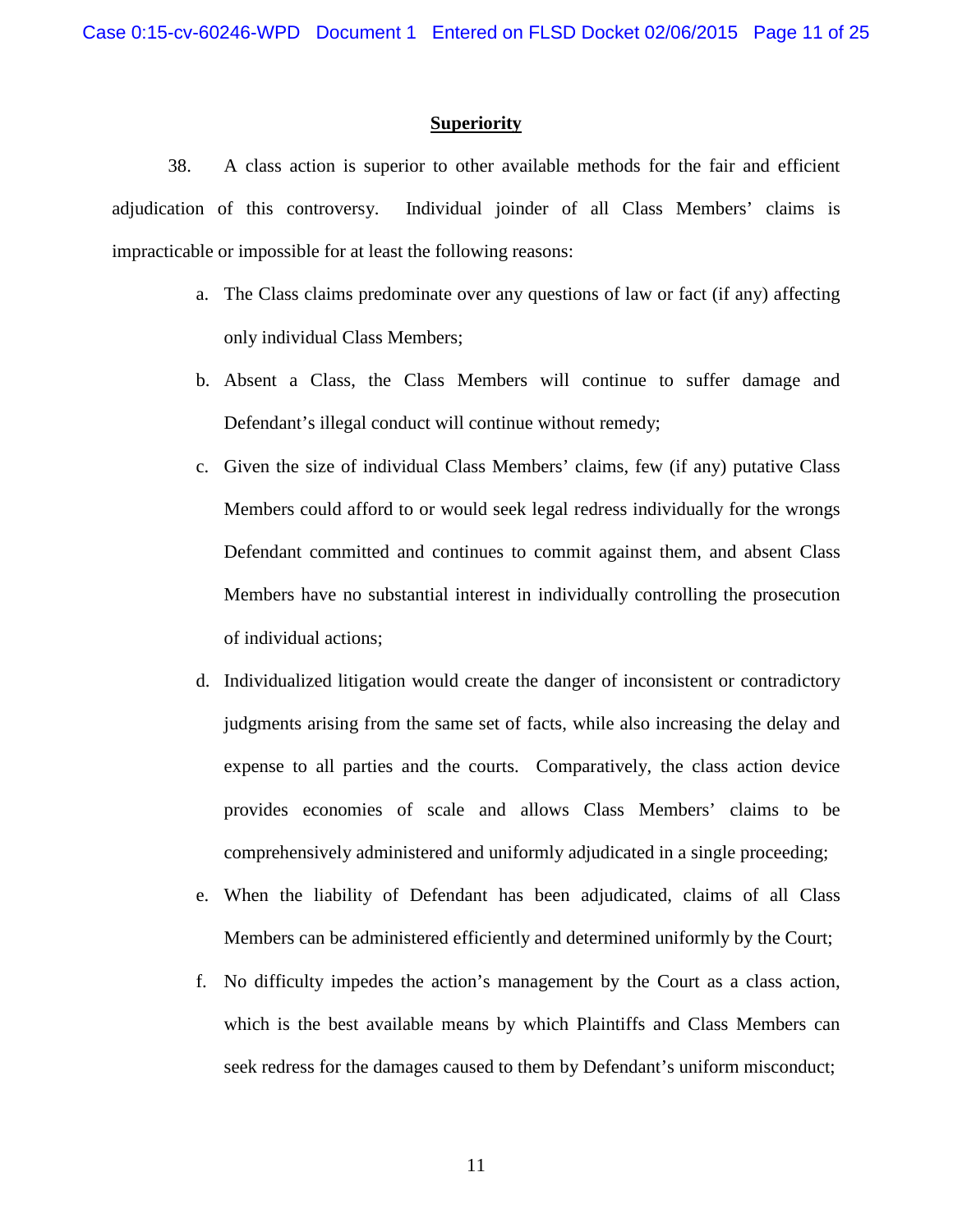- g. The litigation and trial of Plaintiffs' claims are manageable;
- h. Defendant has acted and/or refused to act on grounds generally applicable to Plaintiffs and the Class by mislabeling and selling "Spring Valley" branded Gingko Biloba, St. John's Wort, Ginseng, Echinacea, Echinacea-Golden Seal Complex, and Saw Palmetto that do not actually contain the named ingredients, but do contain undisclosed contaminants and fillers, rendering just and appropriate final injunctive relief for the Class; and
- i. Because Plaintiffs seek injunctive relief and corresponding equitable relief for the entire Class, the prosecution of separate actions by individual Class Members would create a risk of inconsistent or varying adjudications with respect to individual Class Members, and establishing incompatible standards of conduct for Defendant. Additionally, bringing individual claims would burden the courts and result in an inefficient method of resolving this action. As a practical matter, adjudications with respect to individual Class Members would be dispositive of the interests of other Class Members who are not parties to the adjudication and may impair or impede their ability to protect their respective interests. Consequently, class treatment is a superior method for adjudication of the issues in this case.

#### **Fraudulent Concealment**

39. Throughout the Class period, Defendant knew and affirmatively concealed from Plaintiffs and Class Members that, contrary to its labelling, the "Spring Valley" branded Gingko Biloba, St. John's Wort, Ginseng, Echinacea, Echinacea-Golden Seal Complex, and Saw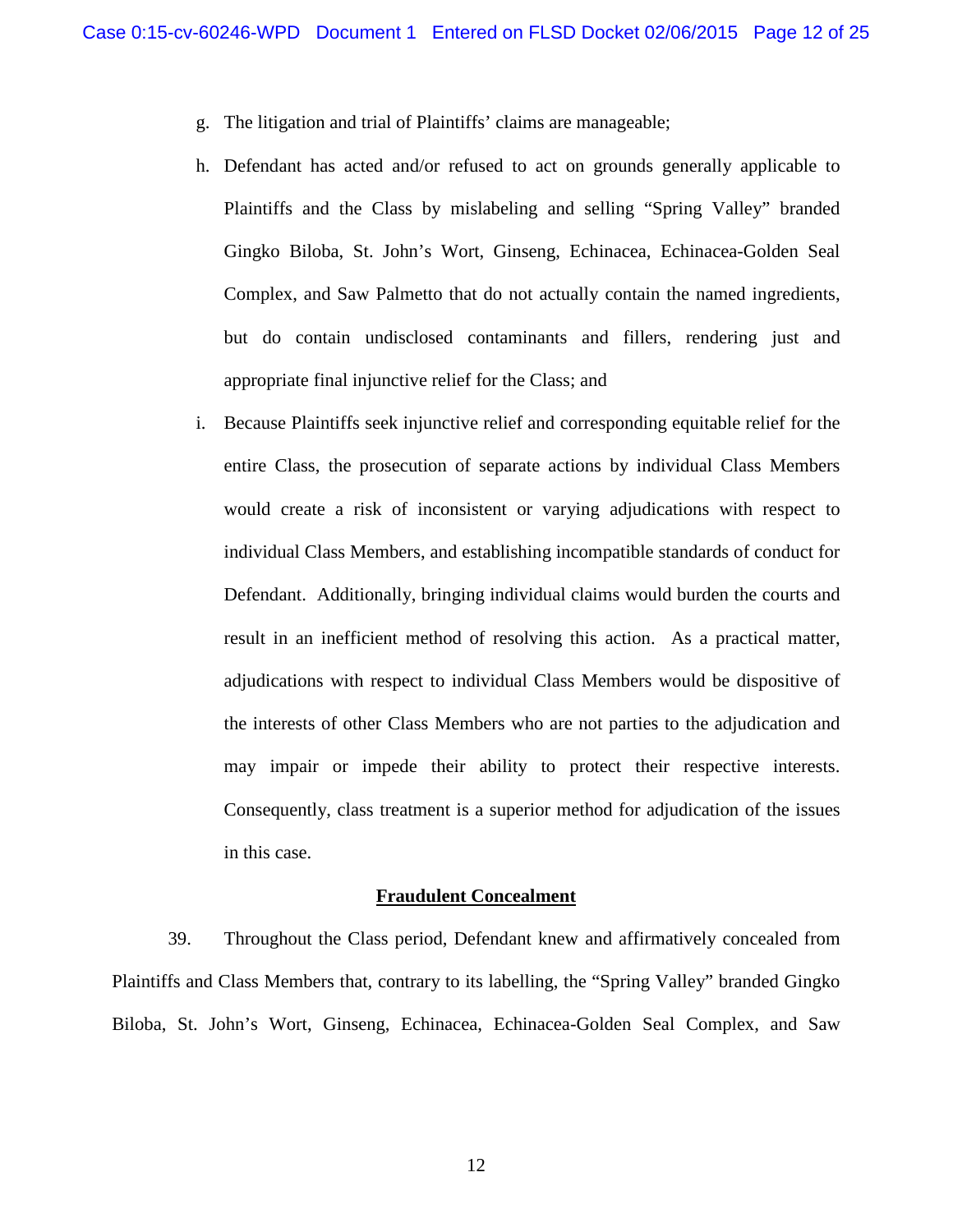#### Case 0:15-cv-60246-WPD Document 1 Entered on FLSD Docket 02/06/2015 Page 13 of 25

Palmetto did not actually contain the named ingredients, but rather contained undisclosed contaminants, substitutes and fillers.

40. Defendant had a duty to disclose to Plaintiffs and Class Members the actual ingredients of the above-described Herbal Supplements. Notwithstanding its duty, Defendant never disclosed to Plaintiffs and Class Members that "Spring Valley" branded Gingko Biloba, St. John's Wort, Ginseng, Echinacea, Echinacea-Golden Seal Complex, and Saw Palmetto does not contain the named ingredients, but rather contains undisclosed contaminants, substitutes and fillers.

41. Despite exercising reasonable diligence, Plaintiffs and Class Members could not have discovered Defendant's affirmative concealment and mislabeling of the Herbal Supplements. Thus, running of the statute of limitations has been tolled with respect to any claims that Plaintiffs or Class Members have brought or could have brought as a result of the uniform unlawful conduct described herein.

42. Defendant is further estopped from asserting any statute of limitations defense to the claims alleged herein by virtue of their acts of fraudulent concealment.

#### **COUNT I - BREACH OF EXPRESS WARRANTY**

43. Plaintiffs reallege and incorporate by reference paragraphs 1 through 42 above as if fully set forth herein.

44. Plaintiffs bring this claim individually and on behalf of Class Members.

45. Defendant, as the marketer, seller and distributor, expressly warranted that the "Spring Valley" branded Gingko Biloba, St. John's Wort, Ginseng, Echinacea, Echinacea-Golden Seal Complex, and Saw Palmetto products contained Gingko Biloba, St. John's Wort, Ginseng, Echinacea, and Saw Palmetto.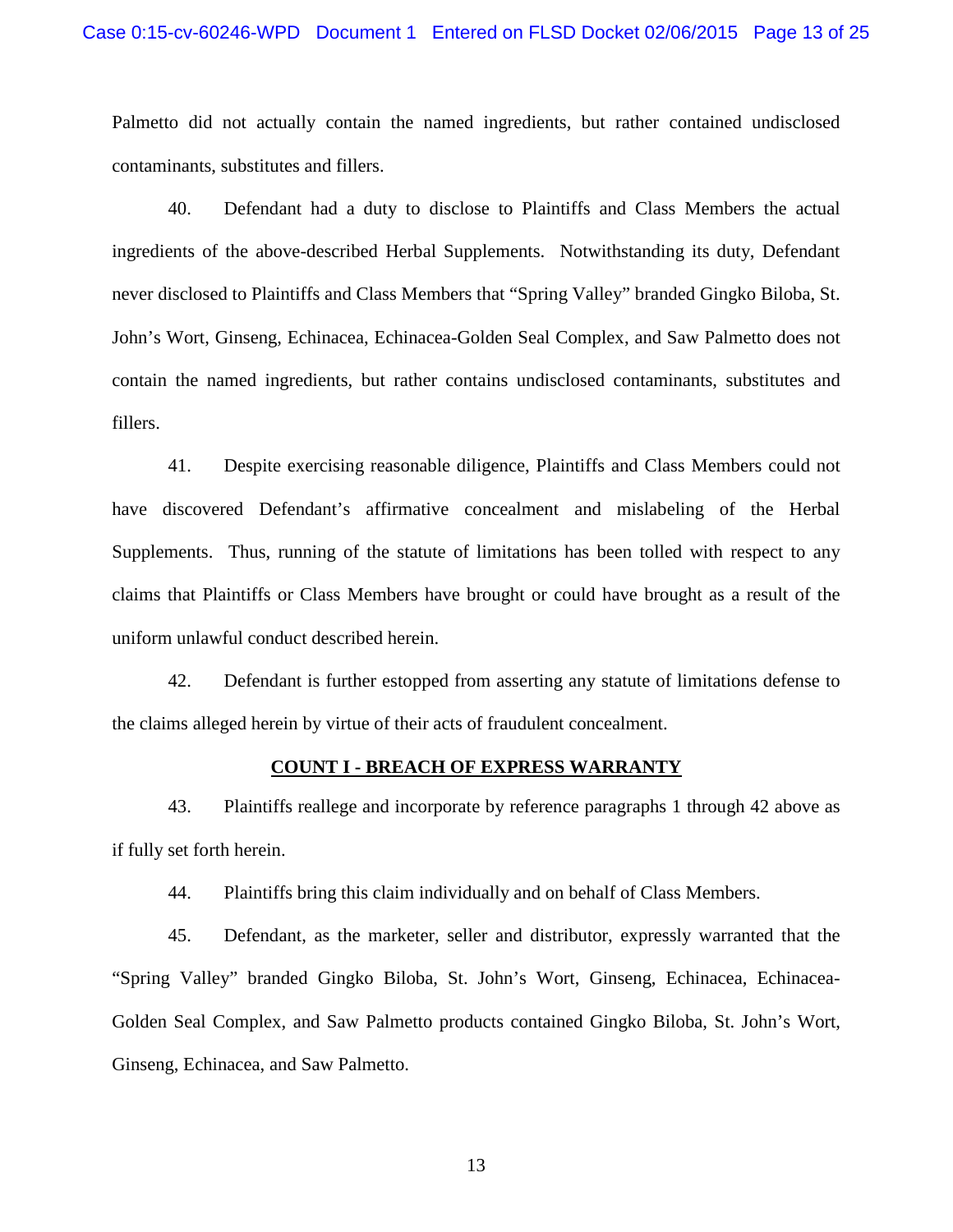46. In fact, the "Spring Valley" branded Gingko Biloba, St. John's Wort, Ginseng, Echinacea, Echinacea-Golden Seal Complex, and Saw Palmetto were adulterated and, rather than including the actual herbs listed on the product labels, these products contained contaminants, substitutes and fillers not listed on the product labels.

47. As a direct and proximate cause of Defendant's breach of express warranty, Plaintiffs and Class Members have been injured because they would not have purchased the "Spring Valley" branded Gingko Biloba, St. John's Wort, Ginseng, Echinacea, Echinacea-Golden Seal Complex, and Saw Palmetto products had they known that they did not contain the ingredients listed on the product labels.

#### **COUNT II – BREACH OF IMPLIED WARRANTY OF MERCHANTABILITY**

48. Plaintiffs reallege and incorporate by reference paragraphs 1 through 42 above as if fully set forth herein.

49. Plaintiffs bring this claim individually and on behalf of Class Members.

50. Defendant, as the marketer, seller and distributor, impliedly warranted that the "Spring Valley" branded Gingko Biloba, St. John's Wort, Ginseng, Echinacea, Echinacea-Golden Seal Complex, and Saw Palmetto products contained Gingko Biloba, St. John's Wort, Ginseng, Echinacea, and Saw Palmetto.

51. Defendant breached the warranty implied in the contract for the sale of "Spring Valley" branded Gingko Biloba, St. John's Wort, Ginseng, Echinacea, Echinacea-Golden Seal Complex, and Saw Palmetto because these products could not pass without objection in the trade under the contract description, the goods were not of fair average quality within the description, and the goods were unfit for their intended and ordinary purpose because the "Spring Valley" branded Gingko Biloba, St. John's Wort, Ginseng, Echinacea, Echinacea-Golden Seal Complex,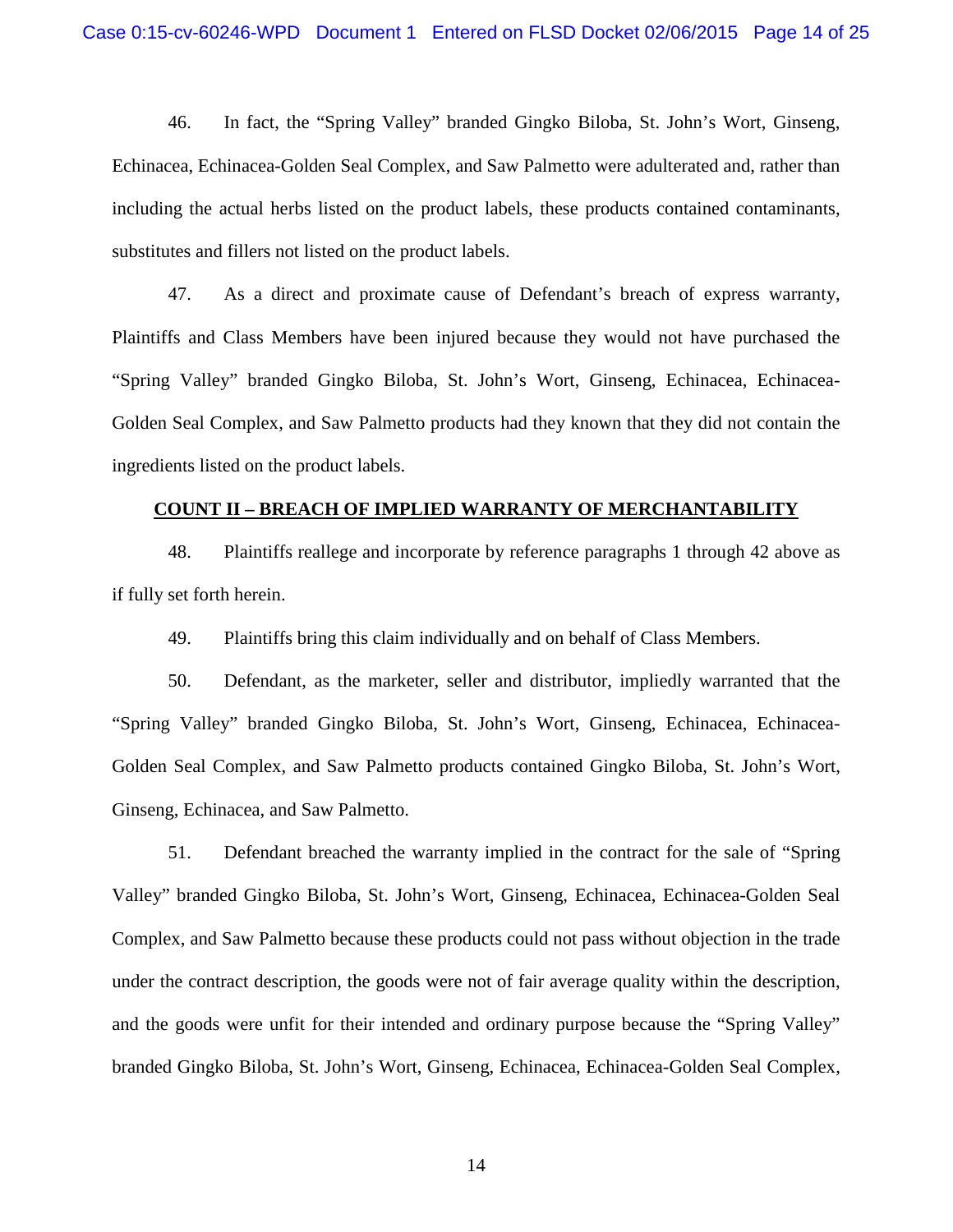and Saw Palmetto are adulterated products that do not contain the listed herbs and, instead, contain contaminants, substitutes and fillers not listed on the product labels. As a result, Plaintiffs and Class Members did not receive the goods as impliedly warranted by Defendant to be merchantable.

52. Plaintiffs and Class Members purchased "Spring Valley" branded Gingko Biloba, St. John's Wort, Ginseng, Echinacea, Echinacea-Golden Seal Complex, and Saw Palmetto products in reliance upon Defendant's skill and judgment, and the implied warranties of fitness for the purpose.

53. "Spring Valley" branded Gingko Biloba, St. John's Wort, Ginseng, Echinacea, Echinacea-Golden Seal Complex, and Saw Palmetto products were not altered by Plaintiffs or Class Members.

54. "Spring Valley" branded Gingko Biloba, St. John's Wort, Ginseng, Echinacea, Echinacea-Golden Seal Complex, and Saw Palmetto products were defective when they left the exclusive control of Defendant.

55. Defendant knew that its "Spring Valley" branded Gingko Biloba, St. John's Wort, Ginseng, Echinacea, Echinacea-Golden Seal Complex, and Saw Palmetto products would be purchased and used without additional testing by Plaintiffs and Class Members.

56. "Spring Valley" Gingko Biloba, St. John's Wort, Ginseng, Echinacea, Echinacea-Golden Seal Complex, and Saw Palmetto products were defectively designed and unfit for their intended purpose, and Plaintiffs and Class Members did not receive the goods as warranted.

57. As a direct and proximate cause of Defendant's breach of implied warranty, Plaintiffs and Class Members have been injured because they would not have purchased the "Spring Valley" branded Gingko Biloba, St. John's Wort, Ginseng, Echinacea, Echinacea-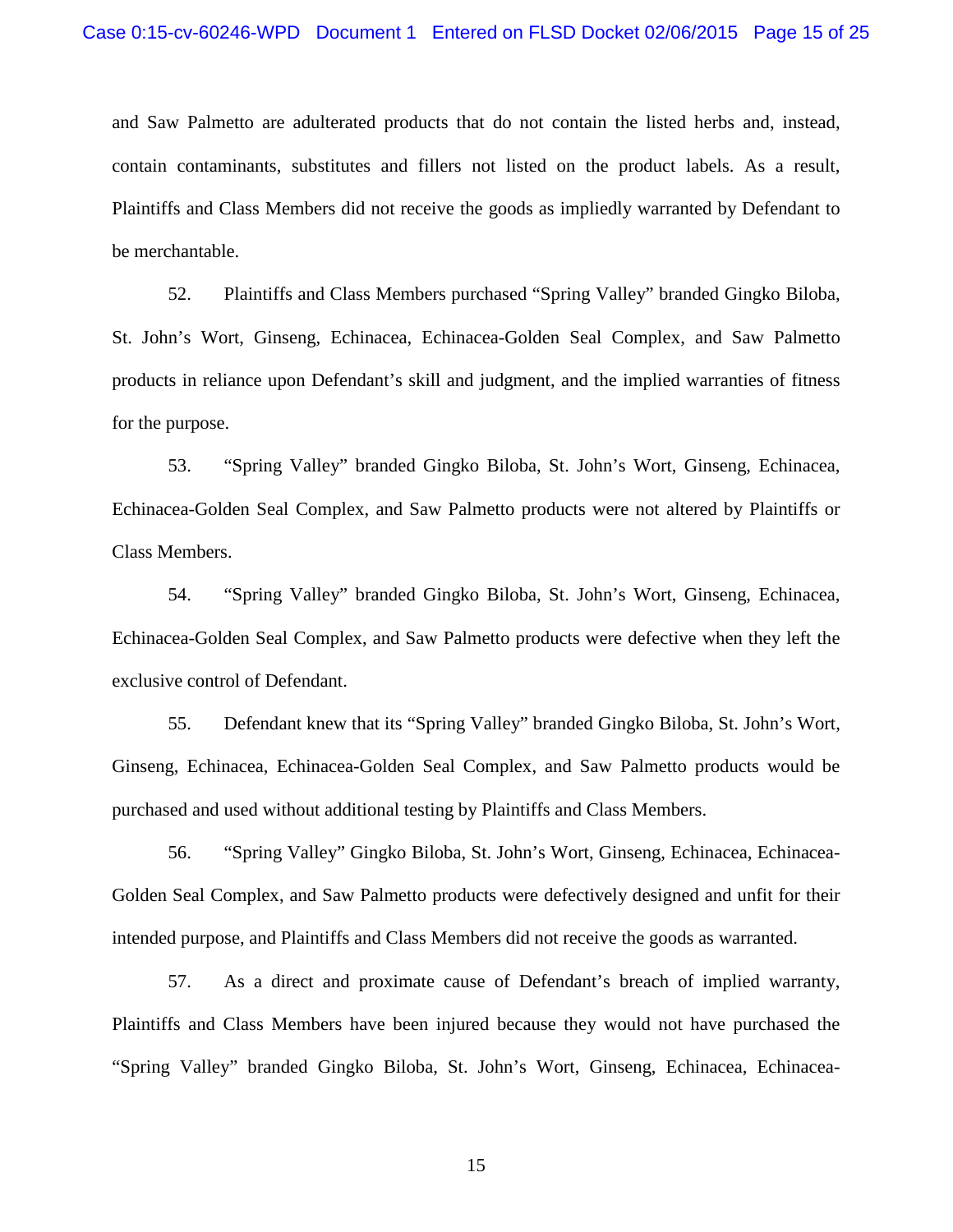Golden Seal Complex, and Saw Palmetto products had they known that they did not contain the ingredients listed on the product labels.

# **COUNT III – BREACH OF IMPLIED WARRANTY OF FITNESS FOR A PARTICULAR PURPOSE**

58. Plaintiffs reallege and incorporate by reference paragraphs 1 through 42 above as if fully set forth herein.

59. Plaintiffs bring this claim individually and on behalf of Class Members.

60. Defendant marketed, distributed and sold "Spring Valley" branded Gingko Biloba, St. John's Wort, Ginseng, Echinacea, Echinacea-Golden Seal Complex, and Saw Palmetto products with implied warranties that these products were fit for their intended purposes and that they contained Gingko Biloba, St. John's Wort, Ginseng, Echinacea, and Saw Palmetto. At the time that "Spring Valley" branded Gingko Biloba, St. John's Wort, Ginseng, Echinacea, Echinacea-Golden Seal Complex, and Saw Palmetto products were sold, Defendant knew or had reason to know that Plaintiffs and Class Members were relying on Defendant's skill and judgment to select or furnish products that were suitable for sale.

61. Plaintiffs and Class Members purchased "Spring Valley" branded Gingko Biloba, St. John's Wort, Ginseng, Echinacea, Echinacea-Golden Seal Complex, and Saw Palmetto products in reliance upon Defendant's implied warranties.

62. Defendant's "Spring Valley" branded Gingko Biloba, St. John's Wort, Ginseng, Echinacea, Echinacea-Golden Seal Complex, and Saw Palmetto products were not altered by Plaintiffs or Class Members.

63. As a direct and proximate cause of Defendant's breach of implied warranty, Plaintiffs and Class Members have been injured because they would not have purchased the "Spring Valley" branded Gingko Biloba, St. John's Wort, Ginseng, Echinacea, Echinacea-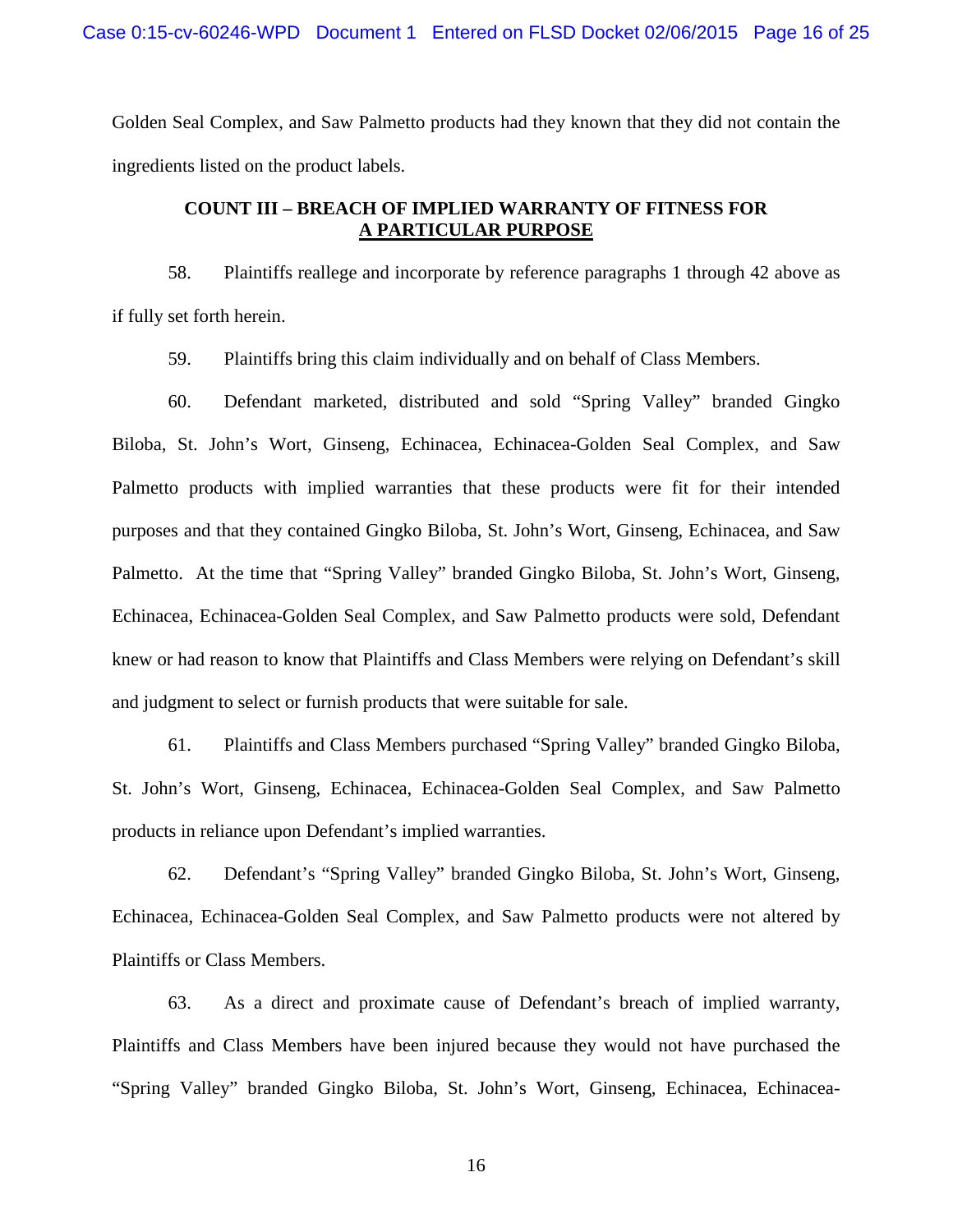Golden Seal Complex, and Saw Palmetto products had they known that they did not contain the ingredients listed on the product labels.

# **COUNT IV - VIOLATION OF THE MAGNUSON-MOSS WARRANTY ACT, 15 U.S.C. § 2301**

64. Plaintiffs reallege and incorporates by reference paragraphs 1 through 42 above as if fully set forth herein.

65. Plaintiffs bring this claim individually and on behalf of Class Members.

66. Plaintiffs make this claim under state express warranty law, as allowed under Section 2301(d)(1)(B) of the Magnuson-Moss Warranty Act ("**MMWA**"). Plaintiffs incorporate by reference each and every allegation in their first (Breach of Express Warranty), second (Breach of Implied Warranty of Merchantability) and third (Breach of Implied Warranty of Fitness for a Particular Purpose) Causes of Action as though fully set forth herein.

67. "Spring Valley" branded Gingko Biloba, St. John's Wort, Ginseng, Echinacea, Echinacea-Golden Seal Complex, and Saw Palmetto products are "consumer products," as defined in 15 U.S.C. §2301(1).

68. Plaintiffs and Class Members are "consumers," as defined in 15 U.S.C. §2301(3).

69. Defendant is a "supplier" and "warrantor," as defined in 15 U.S.C. §§ 2301(4) and (5).

70. In connection with the sale of "Spring Valley" branded Gingko Biloba, St. John's Wort, Ginseng, Echinacea, Echinacea-Golden Seal Complex, and Saw Palmetto products, Defendant issued written warranties within the meaning of 15 U.S.C. § 2301(6), which warranted that the Herbal Supplements contained Gingko Biloba, St. John's Wort, Ginseng, Echinacea, and Saw Palmetto.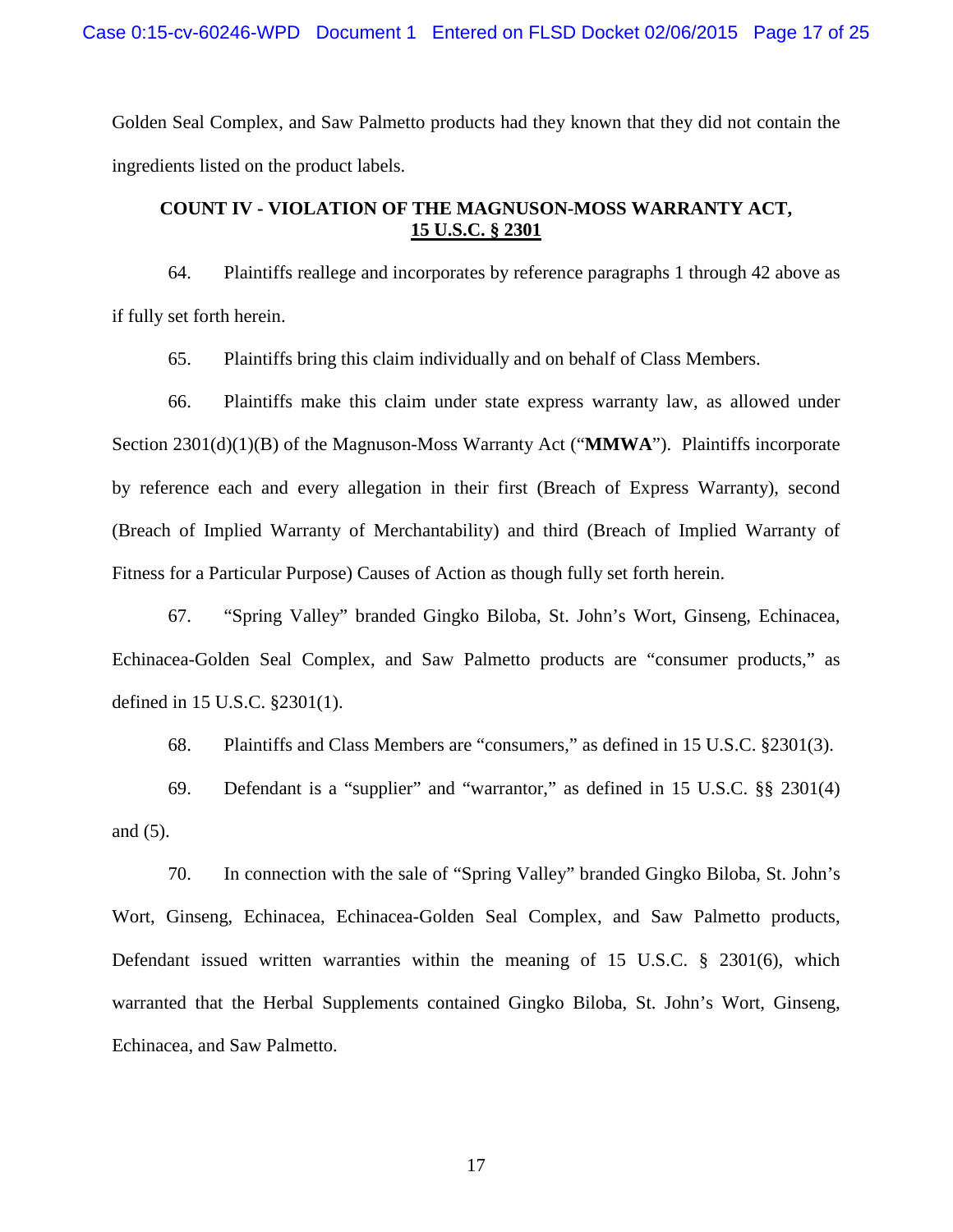71. In fact, Defendant's "Spring Valley" branded Gingko Biloba, St. John's Wort, Ginseng, Echinacea, Echinacea-Golden Seal Complex, and Saw Palmetto products are adulterated products that contain contaminants, substitutes and fillers, as alleged herein.

72. Defendant's breach of the express warranty deprived Plaintiffs and Class Members of the benefit of their bargain.

73. By reason of Defendant's breach of warranty, Defendant violated the statutory rights due to Plaintiffs and Class Members pursuant to the MMWA, thereby damaging Plaintiffs and Class Members.

74. Plaintiffs and Class Members were injured as a direct and proximate result of Defendant's breach because they would not have purchased the mislabeled Herbal Supplements had they known that the Supplements did not contain the herbs identified on their labels.

75. As a direct and proximate result of Defendant's breach of express warranty, Plaintiffs and Class Members sustained damages and other losses in an amount to be determined at trial.

76. Plaintiffs and Class Members are entitled to revoke their acceptance of the "Spring Valley" branded Gingko Biloba, St. John's Wort, Ginseng, Echinacea, Echinacea-Golden Seal Complex, and Saw Palmetto products to obtain damages and equitable relief, and to obtain attorney fees and costs under 15 U.S.C. § 2301.

#### **COUNT V – NEGLIGENT MISREPRESENTATION**

77. Plaintiffs reallege and incorporate by reference paragraphs 1 through 42 above as if fully set forth herein.

78. Plaintiffs bring this claim individually and on behalf of Class Members.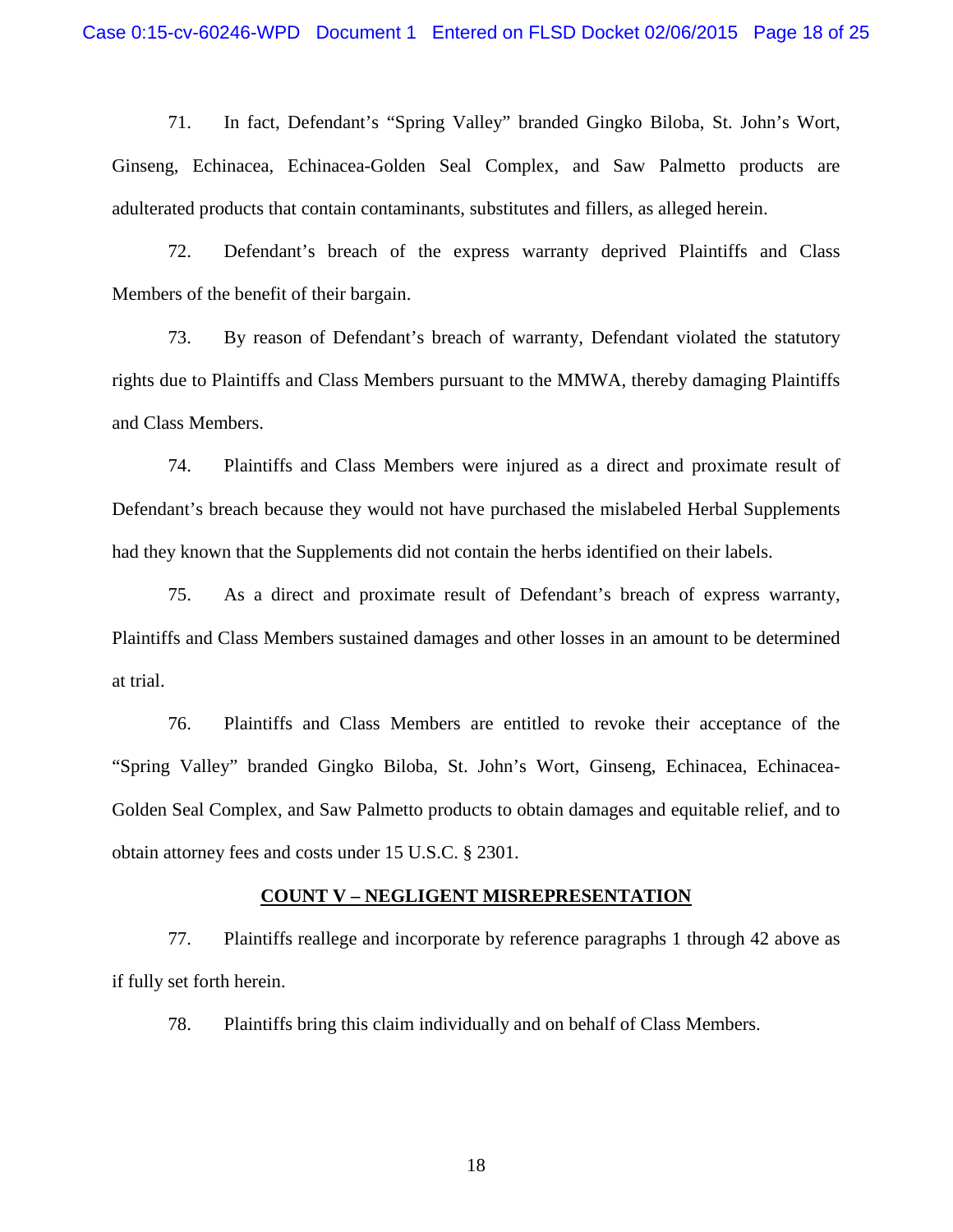79. As described herein, Defendant represented that its "Spring Valley" branded Gingko Biloba, St. John's Wort, Ginseng, Echinacea, Echinacea-Golden Seal Complex, and Saw Palmetto products contained Gingko Biloba, St. John's Wort, Ginseng, Echinacea, and Saw Palmetto. However, Defendant failed to disclose that these products were actually adulterated products that do not contain the listed herbs and, instead, contain contaminants, substitutes and fillers not listed on the product labels. Defendant had a duty to disclose this information.

80. At the time Defendant made these representations, Defendant knew or should have known that these representations were false or made without knowledge of their truth or veracity.

81. At an absolute minimum, Defendant negligently misrepresented and/or negligently omitted material facts about its "Spring Valley" branded Gingko Biloba, St. John's Wort, Ginseng, Echinacea, Echinacea-Golden Seal Complex, and Saw Palmetto products.

82. Defendant's negligent misrepresentations and omissions, upon which Plaintiffs and Class Members reasonably and justifiably relied, were intended to induce and actually induced Plaintiffs and Class Members to purchase "Spring Valley" branded Gingko Biloba, St. John's Wort, Ginseng, Echinacea, Echinacea-Golden Seal Complex, and Saw Palmetto products.

83. Plaintiffs and Class Members would not have purchased "Spring Valley" branded Gingko Biloba, St. John's Wort, Ginseng, Echinacea, Echinacea-Golden Seal Complex, and Saw Palmetto if they had known the true facts.

84. The negligent actions of Defendant caused damage to Plaintiffs and Class Members who are entitled to damages and other legal and equitable relief as a result.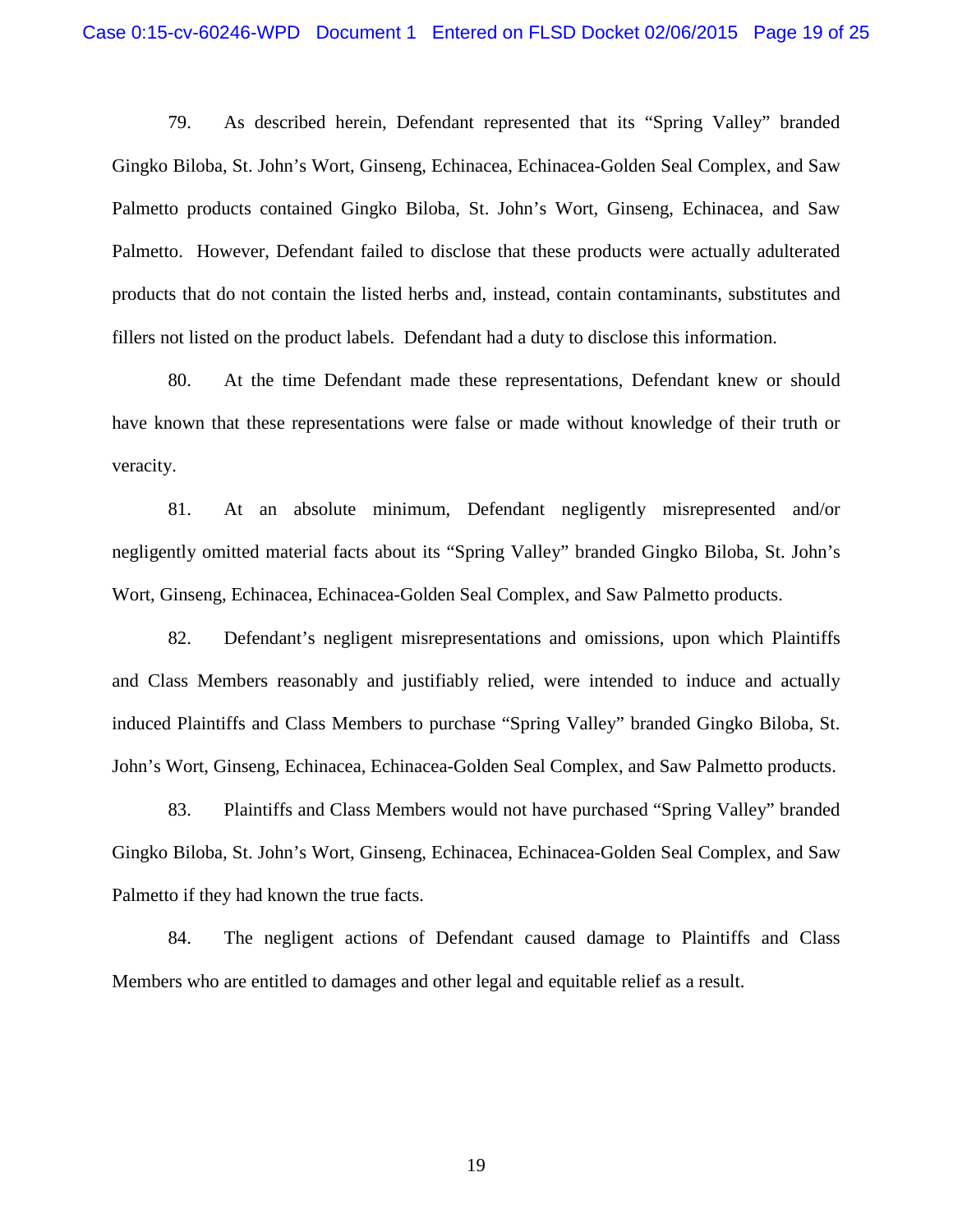#### **COUNT VI - FRAUD**

85. Plaintiffs reallege and incorporate by reference paragraphs 1 through 42 above as if fully set forth herein.

86. Plaintiffs bring this claim individually and on behalf of Class Members.

87. As described herein, Defendant provided Plaintiffs and Class Members with false or misleading material information and failed to disclose material facts about its "Spring Valley" branded Gingko Biloba, St. John's Wort, Ginseng, Echinacea, Echinacea-Golden Seal Complex, and Saw Palmetto products, including, but not limited to, the fact that these products were actually adulterated products that do not contain the listed herbs and, instead, contain contaminants, substitutes and fillers not listed on the product labels.

88. The misrepresentations and omissions made by Defendant, upon which Plaintiffs and Class Members reasonably and justifiably relied, were intended to induce and actually induced Plaintiffs and Class Members to purchase "Spring Valley" branded Gingko Biloba, St. John's Wort, Ginseng, Echinacea, Echinacea-Golden Seal Complex, and Saw Palmetto products.

89. The fraudulent actions of Defendant caused damage to Plaintiffs and Class Members who are entitled to damages and other legal and equitable relief as a result.

## **COUNT VII – VIOLATION OF THE FLORIDA UNFAIR AND DECEPTIVE TRADE PRACTICES ACT (Plaintiff Marshall individually and on behalf of the Florida Class)**

90. Plaintiff Marshall realleges and incorporates by reference paragraphs 1 through 42 above as if fully set forth herein.

91. Plaintiff Marshall brings this claim individually and on behalf of Class Members.

92. This cause of action is brought pursuant to the Florida Deceptive and Unfair Trade Practices Act, section 501.201, Fla. Stat., *et seq*. ("**FDUTPA**").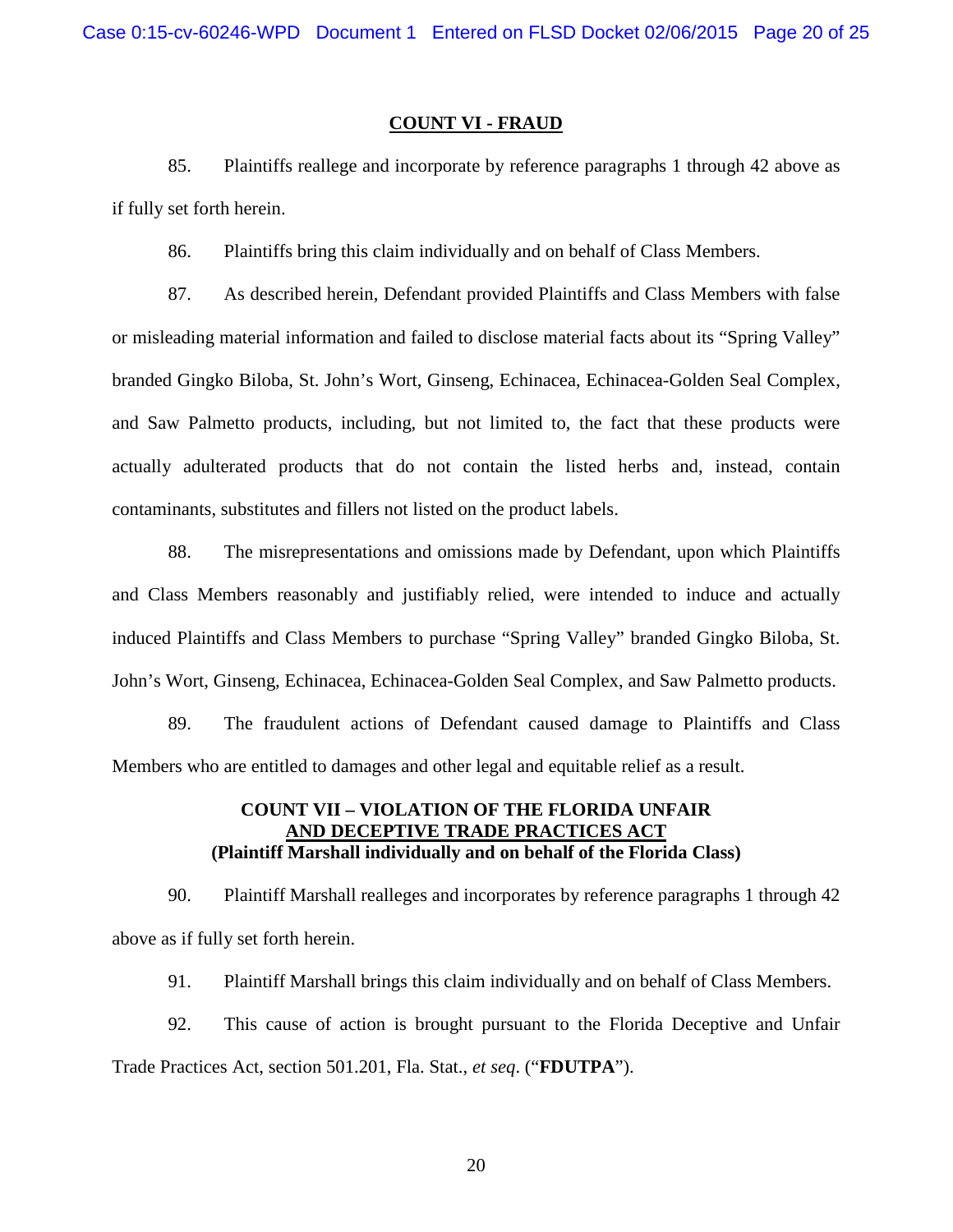93. Plaintiff Marshall and Class Members are "consumers" as defined by Florida Statute §501.203(7), and the subject transactions are "trade or commerce" as defined by Florida Statute §501.203(8).

94. Defendant markets, distributes and sells the "Spring Valley" branded Gingko Biloba, St. John's Wort, Ginseng, Echinacea, Echinacea-Golden Seal Complex, and Saw Palmetto products. These products are "goods" within the meaning of FDUTPA.

95. FDUPTA was enacted to protect the consuming public and legitimate business enterprises from those who engage in unfair methods of competition, or unconscionable, deceptive, or unfair acts or practices in the conduct of any trade or commerce.

96. For the reasons discussed herein, Defendant violated and continues to violate FDUPTA by engaging in the herein described unconscionable, deceptive, unfair acts or practices proscribed by Florida Statute § 501.201, *et seq*. Defendant's affirmative misrepresentations, omissions and practices described herein were likely to, and did in fact, deceive and mislead members of the public, including consumers acting reasonably under the circumstances, to their detriment.

97. For the reasons discussed herein, Defendant violated and continues to violate FDUPTA by engaging in immoral, unethical, oppressive, and unscrupulous activities that are substantially injurious to consumers.

98. Defendant misrepresented and omitted material facts regarding its "Spring Valley" branded Gingko Biloba, St. John's Wort, Ginseng, Echinacea, Echinacea-Golden Seal Complex, and Saw Palmetto products by failing to disclose that the products did not contain the listed herbs and, instead, contained contaminants, substitutes and fillers not listed on the product labels.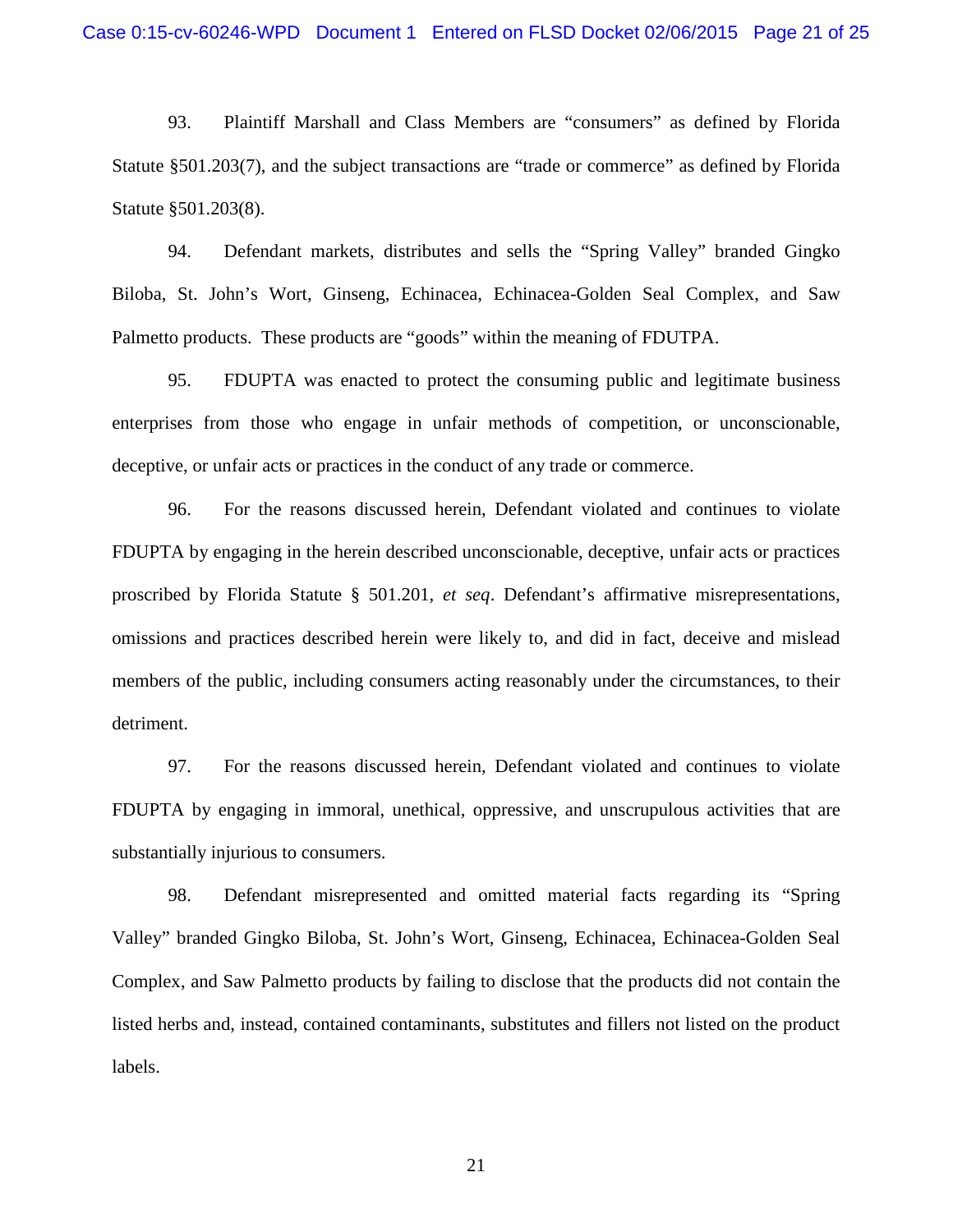99. Defendant's practices regarding the mislabeled "Spring Valley" branded Gingko Biloba, St. John's Wort, Ginseng, Echinacea, Echinacea-Golden Seal Complex, and Saw Palmetto products were likely to deceive, and did deceive, consumers acting reasonably under the circumstances.

100. Defendant's unconscionable, deceptive and unfair acts and practices caused actual damages to Plaintiff Marshall and Class Members who were unaware of the fact that Defendant's "Spring Valley" branded Gingko Biloba, St. John's Wort, Ginseng, Echinacea, Echinacea-Golden Seal Complex, and Saw Palmetto products did not contain the listed herbs and, instead, contained contaminants, substitutes and fillers not listed on the product labels.

101. Plaintiff Marshall and Class Members have been aggrieved by Defendant's unfair and deceptive acts and practices in that they paid for "Spring Valley" branded Gingko Biloba, St. John's Wort, Ginseng, Echinacea, Echinacea-Golden Seal Complex, and Saw Palmetto products that did not contain the listed herbs and, instead, contained contaminants, substitutes and fillers not listed on the product labels.

102. The harm suffered by Plaintiff Marshall and Class Members was directly and proximately caused by the deceptive, misleading and unfair practices of Defendant, as more fully described herein. Plaintiff Marshall and Class Members would not have purchased the "Spring Valley" branded Gingko Biloba, St. John's Wort, Ginseng, Echinacea, Echinacea-Golden Seal Complex, and Saw Palmetto products had they known that the products did not contain the listed herbs and, instead, contain contaminants, substitutes and fillers not listed on the product labels.

103. Pursuant to section 501.211(1), Fla. Stat., Plaintiff Marshall and Class Members seek a declaratory judgment and court order enjoining the above-described wrongful acts and practices of Defendant, and for restitution and disgorgement.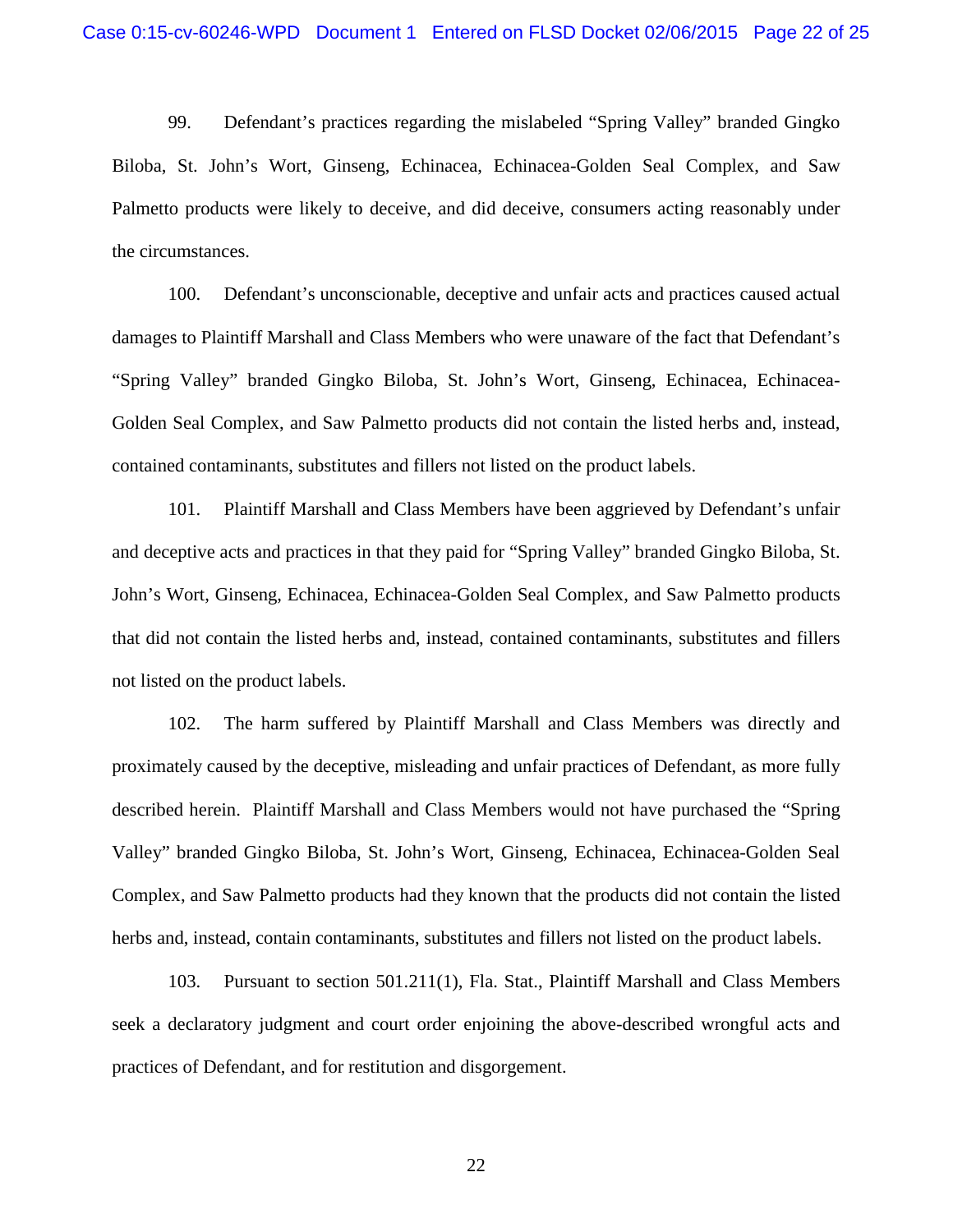104. Additionally, pursuant to sections 501.211(2) and 501.2105, Fla. Stat., Plaintiff Marshall and Class Members make claims for damages, attorneys' fees and costs.

105. Plaintiff Marshall and Class Members reserve the right to allege other violations of FDUPTA as Defendant's conduct is ongoing.

### **COUNT VIII - UNJUST ENRICHMENT**

106. Plaintiffs restate and reallege the allegations of paragraphs 1 through 42 as if fully stated herein.

107. Plaintiffs assert this cause of action individually and on behalf of Class Members.

108. Plaintiffs and Class Members have conferred a benefit upon Defendant by purchasing "Spring Valley" branded Gingko Biloba, St. John's Wort, Ginseng, Echinacea, Echinacea-Golden Seal Complex, and Saw Palmetto products.

109. By its deceptive, misleading and unlawful conduct alleged herein, Defendant has unjustly received and retained a benefit at the expense of Plaintiffs and Class Members.

110. Under principles of equity and good conscience, Defendant should not be permitted to retain money belonging to Plaintiffs and Class Members that it unjustly received as a result of its deceptive, misleading and unlawful conduct alleged herein without providing compensation to Plaintiffs and Class Members.

111. Plaintiffs and Class Members have suffered financial loss as a direct result of Defendant's misconduct.

112. Plaintiffs and Class Members are entitled to restitution of, disgorgement of, or the imposition of a constructive trust upon all profits, benefits and other compensation obtained by Defendant, and for such other relief that this Court deems proper, as a result of their deceptive, misleading and unlawful conduct.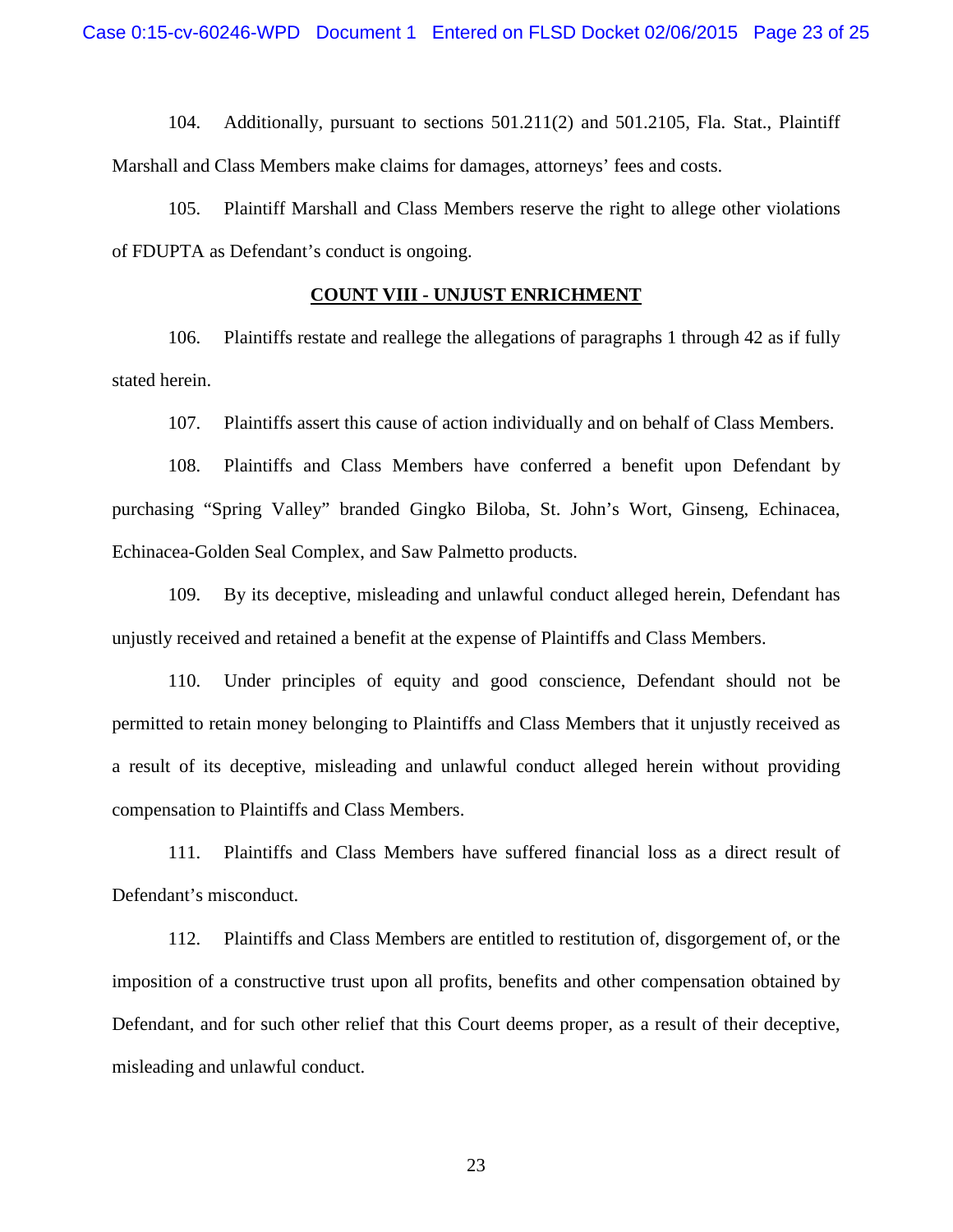Case 0:15-cv-60246-WPD Document 1 Entered on FLSD Docket 02/06/2015 Page 24 of 25

#### **PRAYER FOR RELIEF**

WHEREFORE, Plaintiffs respectfully requests that the Court grant Plaintiffs and all putative Class Members the following relief against Defendant:

A. An order certifying this matter as a class action pursuant to Federal Rule of Civil Procedure 23(a),  $(b)(2)$  and  $(b)(3)$ , certifying the Class defined herein, appointing Plaintiffs as Representatives of the Class, and/or Plaintiff Marshall as Representative of the Sub-Class, and appointing Plaintiffs' counsel as Class Counsel; and

B. An award of compensatory damages against Defendant in favor of Plaintiffs and Class Members for damages sustained as a result of Defendant's wrongdoing;

C. An award of restitution and disgorgement of Defendant's revenues to Plaintiffs and Class Members;

D. An award of pre- and post-judgment interest;

E. Injunctive relief prohibiting future statutory violations;

F. An award of attorney fees and costs to Plaintiffs and Class Members; and

G. An award of such other and further relief as may be just and proper.

#### **DEMAND FOR JURY TRIAL**

Plaintiffs demand a trial by jury on all counts triable by jury.

Dated: February 6, 2015 Respectfully submitted,

# **MORGAN & MORGAN COMPLEX LITIGATION GROUP**

/s/ John A. Yanchunis \_\_\_\_\_\_\_\_\_\_\_\_\_\_\_\_\_\_\_\_\_\_\_\_ John A. Yanchunis (Florida Bar No. 324681) Jonathan B. Cohen (Florida Bar No. 0027620) Rachel Soffin (Florida Bar No. 018054) Marcio W. Valladares (Florida Bar No. 0986917) 201 N. Franklin St., 7th Floor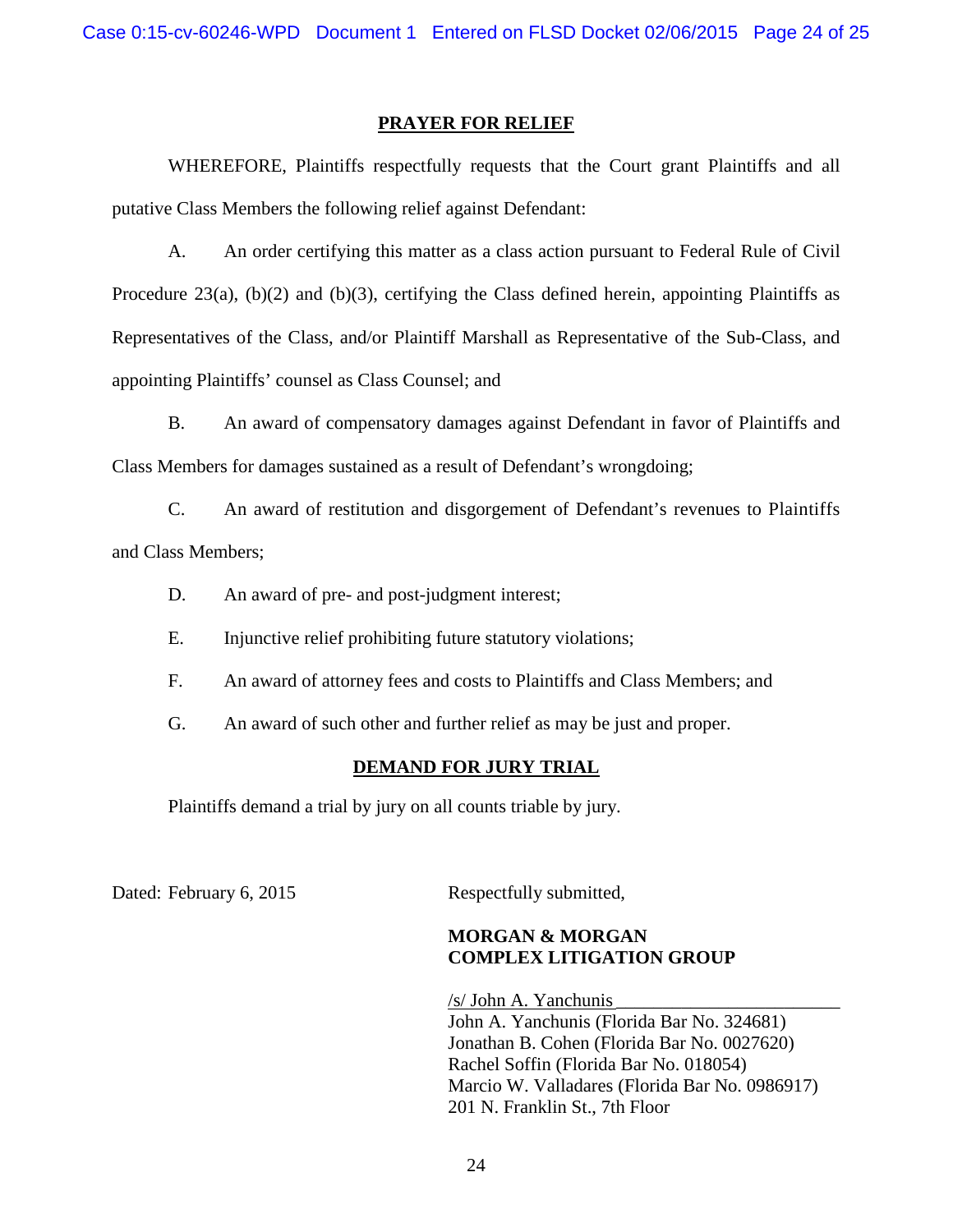Tampa, FL 33602 Telephone: (813) 223-5505 Facsimile: (813) 222-2434 [jyanchunis@forthepeople.com](mailto:jyanchunis@forthepeople.com) [jcohen@forthepeople.com](mailto:jcohen@forthepeople.com) [rsoffin@forthepeople.com](mailto:rsoffin@forthepeople.com) mvalladares@forthepeople.com

Michael L. Murphy\* Gregory Y. Porter\* BAILEY GLASSER LLP 910 17th Street NW, Suite 800 Washington, D.C. 20006 Telephone: (202) 463-2101 Facsimile: (202) 463-2103 [mmurphy@baileyglasser.com](mailto:mmurphy@baileyglasser.com) [gporter@baileyglasser.com](mailto:gporter@baileyglasser.com)

*\* Pending pro hac vice admission*

*Attorneys for Plaintiffs*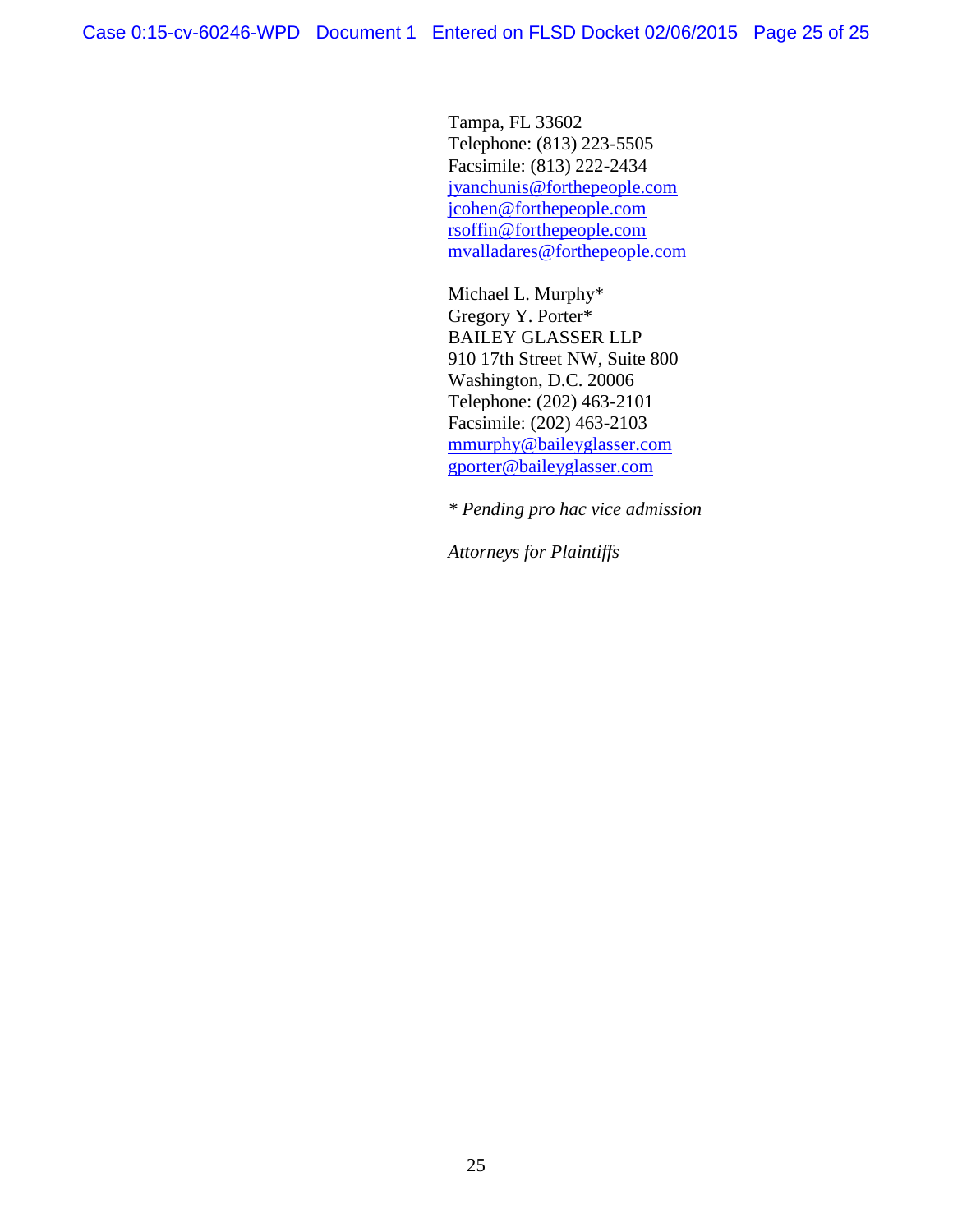Case 0:15-cv-60246-WPD Document 1-1 Entered on FLSD Docket 02/06/2015 Page 1 of 16



STATE OF NEW YORK OFFICE OF THE ATTORNEY GENERAL

ATTORNEY GENERAL

ERIC T. SCHNEIDERMAN DIVISION OF REGIONAL AFFAIRS

February 2, 2015

Michael G. Archbold, CEO 300 Sixth Avenue Pittsburgh, Pennsylvania 15222

GNC Holdings, Inc. *Certified—Return Receipt Requested* 

*Re: CEASE & DESIST NOTIFICATION Herbal Plus—GNC Distributed Herbal Dietary Supplements*

Dear Mr. Archbold:

 $\overline{a}$ 

# **This letter constitutes a demand to cease and desist engaging in the sale of adulterated and/or mislabeled herbal dietary supplements, and in particular to immediately stop the sale of five "Herbal Plus" dietary supplements as identified by lot number in the exhibit annexed hereto.**

Be advised that the Attorney General is authorized by Executive Law § 63(12) to investigate allegations and prosecute businesses which perpetuate fraud upon consumers or engage in illegality in their business practices. General Business Article 22-b further authorizes this office to redress deceptive business acts and practices and false advertising. Of late, the topic of purity (or lack thereof) in popular herbal dietary supplements has raised serious public health and safety concerns, $<sup>1</sup>$  $<sup>1</sup>$  $<sup>1</sup>$  and also caused this office to take steps to</sup> independently assess the validity of industry representations and advertising.

In an investigation recently conducted by the Attorney General's Office, six popular GNC "Herbal Plus" brand dietary supplement products were purchased at four different New York State locations and were then genetically tested five times per sample, yielding 120 results. The supplements tested included Gingko Biloba, St. John's Wort, Ginseng, Garlic, Echinacea, and Saw Palmetto. By using established DNA barcoding technology, analytic testing disclosed that 5 out of 6 types of dietary supplement products tested were either unrecognizable or a substance other than what they claimed to be, and therefore constitute contaminated or substituted products. Twenty-two (22) percent of the tests yielded DNA matching the product label; 33% tested for botanical material other than what was on the label; and 45% yielded no plant DNA at all.

<span id="page-25-0"></span><sup>&</sup>lt;sup>1</sup>See, e.g., Newmaster, et al., "DNA Barcoding Detects Contamination and Substitution in North American Herbal Products," BMC *Medicine*, 2013, 11:222 (http://www.biomedcentral.com/1741-7015/11/222).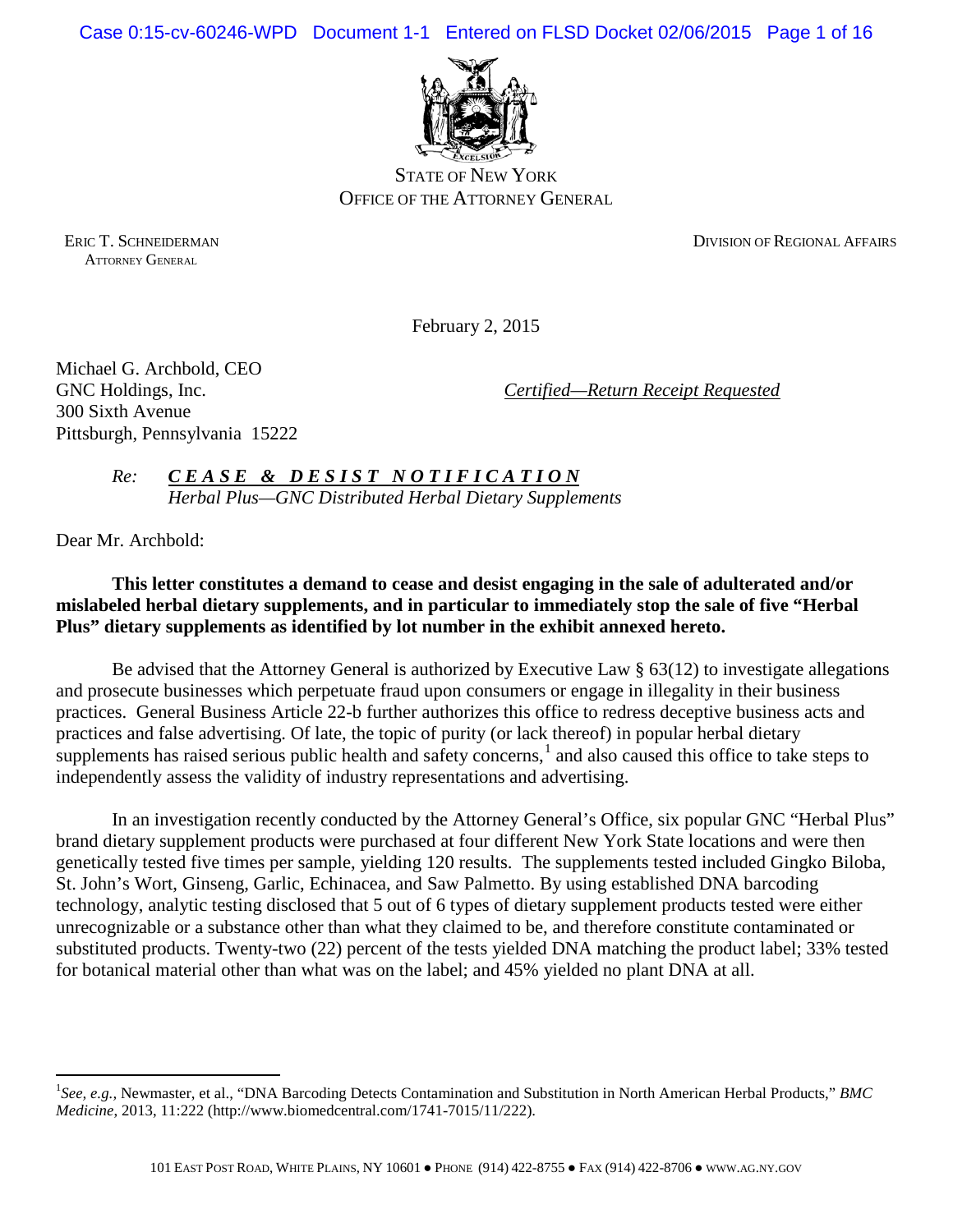Contamination, substitution and falsely labeling herbal products constitute deceptive business practices and, more importantly, present considerable health risks for consumers. The Attorney General's testing upon the products purchased revealed the following:

**Gingko Biloba.** Negative. No gingko biloba DNA was identified. The only DNA identified was allium (x5), "oryza"(x4)(commonly known as rice), spruce, and asparagaceae. Nine of the tests revealed no plant DNA whatsoever.

**St. John's Wort.** Negative. No St. John's Wort DNA was identified. Of the 20-tests performed, only three identified any DNA, and it included allium, oryza, and dracaena (tropical houseplant).

**Ginseng:** Negative. No ginseng DNA was identified. The testing yielded identification of oryza, dracaena, pinus strobus, wheat/grass, and citrus spp., with 15 of the tests identifying no genetic material at all.

**Garlic:** Positive. All 20 tests yielded DNA from allium.

**Echinacea:** Negative. Five tests identified oryza DNA, one other yielded the DNA of pinus or ranunculacae. Fourteen tests detected no plant DNA of any sort in the product labeled Echinacea.

**Saw Palmetto:** Qualified negative. Only 6 of 20 tests did identify the presence of saw palmetto, but the positive results were principally from one sample. The results did not replicate in the three other samples. One sample demonstrated no plant DNA, another revealed the presence of asparagaceae, and oryza, while a fourth was positive for DNA from the primrose family as well as saw palmetto.

Studies conducted by the Centre for Biodiversity Genomics at the University of Guelph and others have previously alerted the dietary supplement industry to the fact that it is not providing the public with authentic products without substitution, contamination or fillers. It is disappointing that over a year later the Attorney General's researcher reached similar conclusions, demonstrating that the industry has failed to clean up its practices.

To assist in the Attorney General's ongoing investigation of this matter, and pursuant to the above authority, please supply the following information as it pertains to the identified lot numbers, as well as for all companies presently producing these product lines:

- 1. The name of the manufacturer and the location of the production of each of the herbal products identified.
- 2. A listing of any DNA testing or any other analytic testing for content and quality (including but not limited to chemical composition) of the herbal products listed above and copies of such testing results.
- 3. Copies of all licensing and production contracts with any party involved in the production and distribution of the herbal products identified above.
- 4. A listing of all ingredients used in the products identified above and a measurement of the amount of each ingredient in each of the herbal products identified above.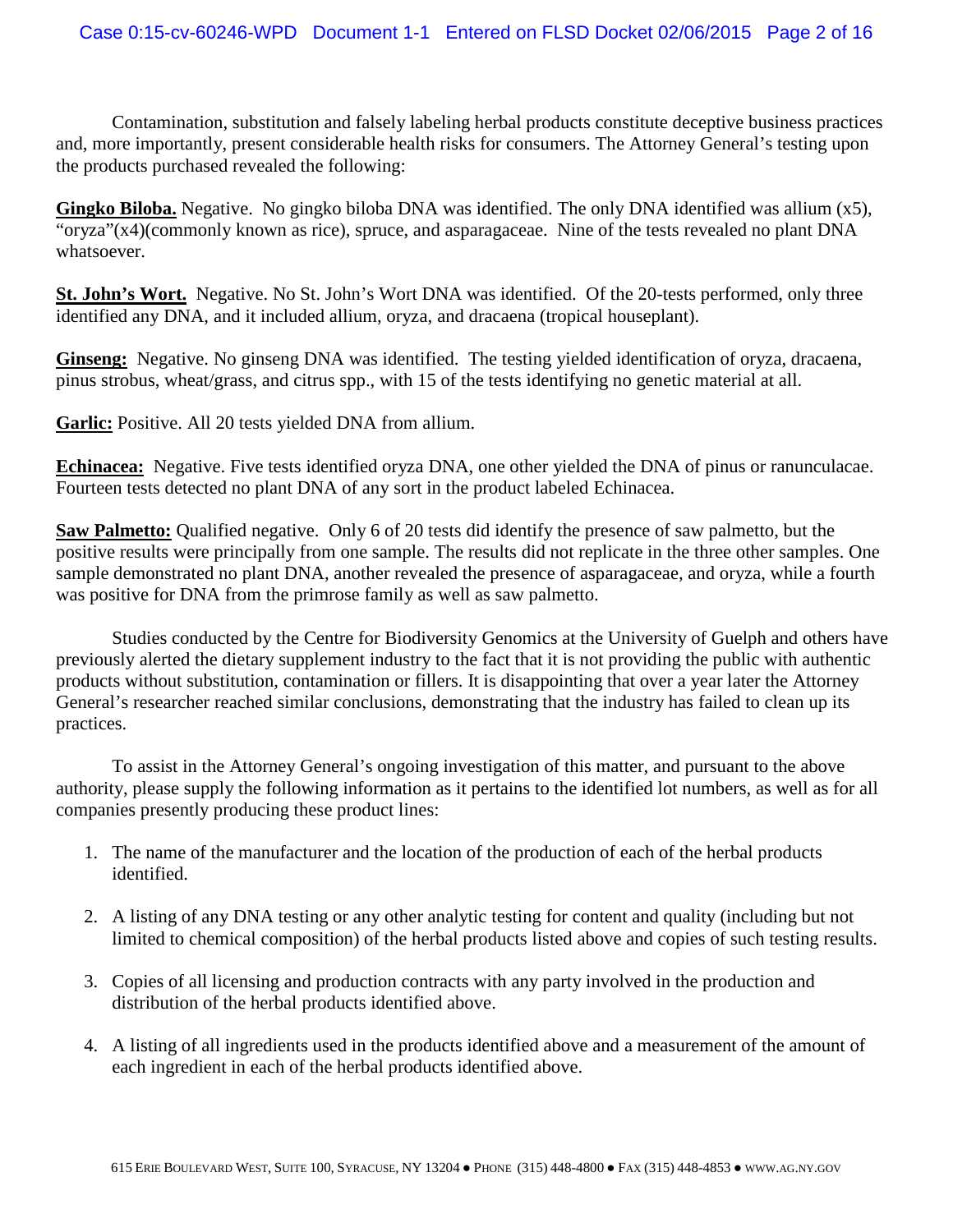- 5. Identify the standards or procedures followed to authenticate the content of the herbal products listed above.
- 6. Produce the relevant Bioterrorism Registration documentation for the manufacturer of the dietary supplements.
- 7. Articulate the acquisition, production protocol, and quality assurance measures undertaken by the manufacturer of the products tested, including all such protocols undertaken to comply with current Dietary Supplement Current Good Manufacturing Practices (CGMPs) for quality control.
- 8. Produce any and all serious adverse event reports associated with use of any GNC herbal dietary supplement in the United States

Please provide the requested information to me at the following address: NYS Attorney General's Office, Dulles State Office Building, 317 Washington Street, Watertown, New York 13601. Kindly respond on or before 5:00 P.M. on February 9, 2015. If you have any questions, you may contact Assistant Attorney General Deanna R. Nelson at 315-785-2444.

 The foregoing shall not constitute a waiver of or limitation on the Attorney General's authority to issue subpoenas or take enforcement action pursuant to applicable law.

Thank you for your anticipated cooperation.

Very truly yours,

## **MARTIN J. MACK** Executive Deputy Attorney General In Charge of Regional Affairs

Enc.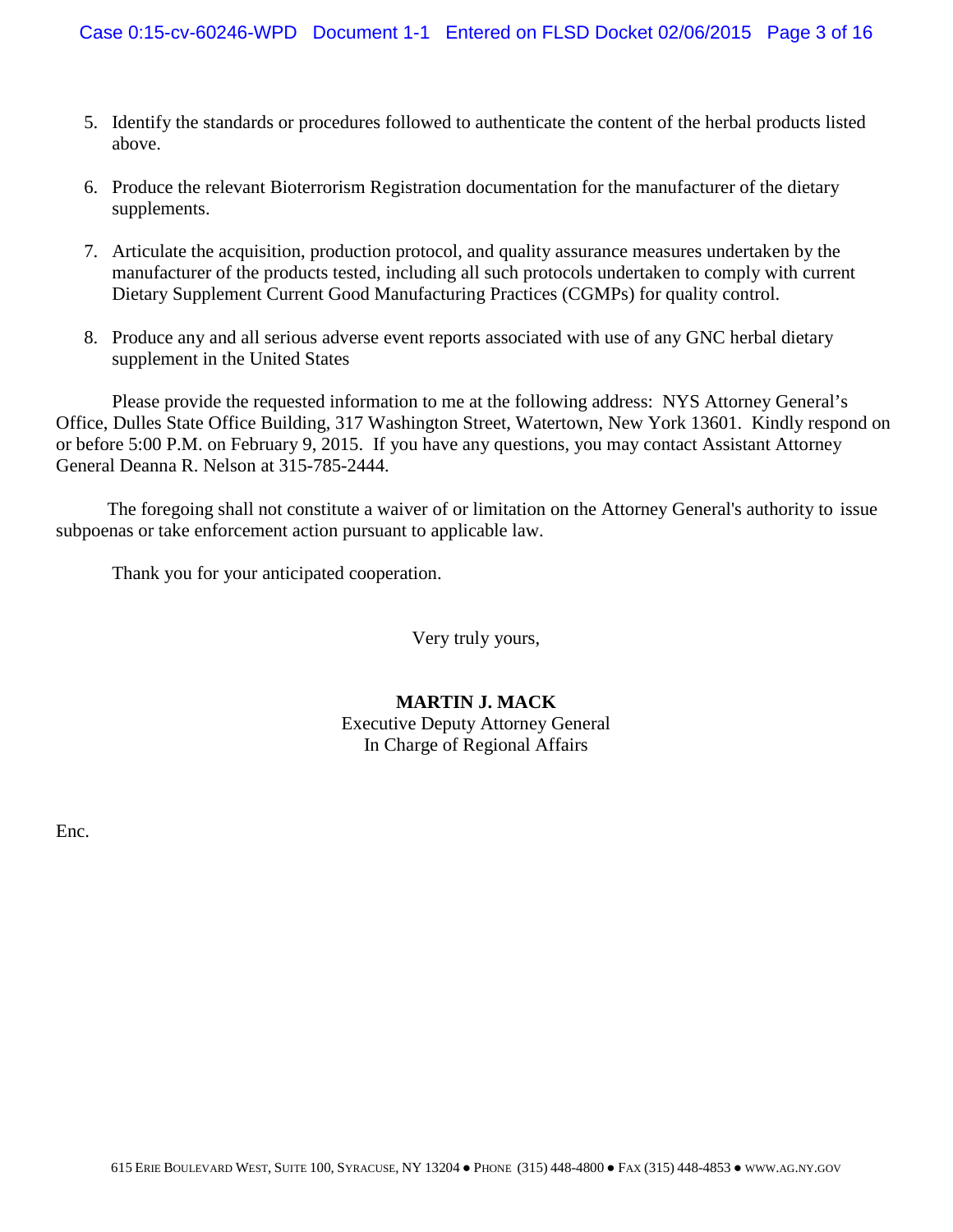**Supplements by Lot #:** As a courtesy, store location for the tested supplement is also listed. Kindly remove all of the supplements identified below which may bear the lot number indicated no matter the store location.

| OAG#          | <b>Product</b>       | <b>Address</b>                                        | Lot $#$    |
|---------------|----------------------|-------------------------------------------------------|------------|
|               | Gingko               | GNC #00369, 3111 E. Main Street, Johnson City, NY     |            |
| $Bi-G-1$      | Biloba               | 13790                                                 | 4783GM1834 |
|               | St. John's           | GNC #00369, 3111 E. Main Street, Johnson City, NY     |            |
| Bi-G-2        | Wort                 | 13790                                                 | 6736JN1945 |
|               |                      | GNC #00369, 3111 E. Main Street, Johnson City, NY     |            |
| $Bi-G-3$      | Ginseng              | 13790                                                 | 8173LN3748 |
|               |                      |                                                       |            |
|               |                      | GNC #00369, 3111 E. Main Street, Johnson City, NY     |            |
| <b>Bi-G-5</b> | Echinacea            | 13790                                                 | 8273LN1987 |
|               | Saw                  | GNC #00369, 3111 E. Main Street, Johnson City, NY     |            |
| Bi-G-6        | Palmetto             | 13790                                                 | 2660DN3972 |
|               | Gingko               | GNC #05057, 899 Montauk Highway, Bayport, NY          |            |
| <u>Su-G-1</u> | Biloba<br>St. John's | 11705                                                 | 0624AN1834 |
| $Su-G-2$      | Wort                 | GNC #05057, 899 Montauk Highway, Bayport, NY<br>11705 | 0822BN1945 |
|               |                      | GNC #05057, 899 Montauk Highway, Bayport, NY          |            |
| $Su-G-3$      | Ginseng              | 11705                                                 | 1376BN3748 |
|               |                      |                                                       |            |
|               |                      | GNC #05057, 899 Montauk Highway, Bayport, NY          |            |
| $Su-G-5$      | Echinacea            | 11705                                                 | 1985CO1987 |
|               | Saw                  | GNC #05057, 899 Montauk Highway, Bayport, NY          |            |
| Su-G-6        | Palmetto             | 11705                                                 | 2617DO3972 |
|               | Gingko               | GNC #09903, 121 West 125th Street, New York, NY       |            |
| $H-G-1$       | Biloba               | 10027                                                 | 2447DO1947 |
|               | St. John's           | GNC #09903, 121 West 125th Street, New York, NY       |            |
| H-G-2         | Wort                 | 10027                                                 | 1930DO1945 |
|               |                      | GNC #09903, 121 West 125th Street, New York, NY       |            |
| $H-G-3$       | Ginseng              | 10027                                                 | 2096DO3747 |
|               |                      |                                                       |            |
|               |                      | GNC #09903, 121 West 125th Street, New York, NY       |            |
| $H-G-5$       | Echinacea            | 10027                                                 | 1247BO1941 |
|               |                      |                                                       |            |
|               | Gingko               | GNC #06698, 114 Consumer Square, Plattsburgh,         |            |
| $PI-G-1$      | Biloba               | NY 12901                                              | 2447DO1947 |
|               | St. John's           | GNC #06698, 114 Consumer Square, Plattsburgh,         |            |
| $PI-G-2$      | Wort                 | NY 12901                                              | 1930DO1945 |
|               |                      | GNC #06698, 114 Consumer Square, Plattsburgh,         |            |
| $PI-G-3$      | Ginseng              | NY 12901                                              | 2096DO3747 |
|               |                      |                                                       |            |
|               |                      | GNC #06698, 114 Consumer Square, Plattsburgh,         |            |
| $PI-G-5$      | Echinacea            | NY 12901                                              | 1985CO1987 |
|               | Saw                  | GNC #06698, 114 Consumer Square, Plattsburgh,         |            |
| $PI-G-6$      | Palmetto             | NY 12901                                              | 0256AO3972 |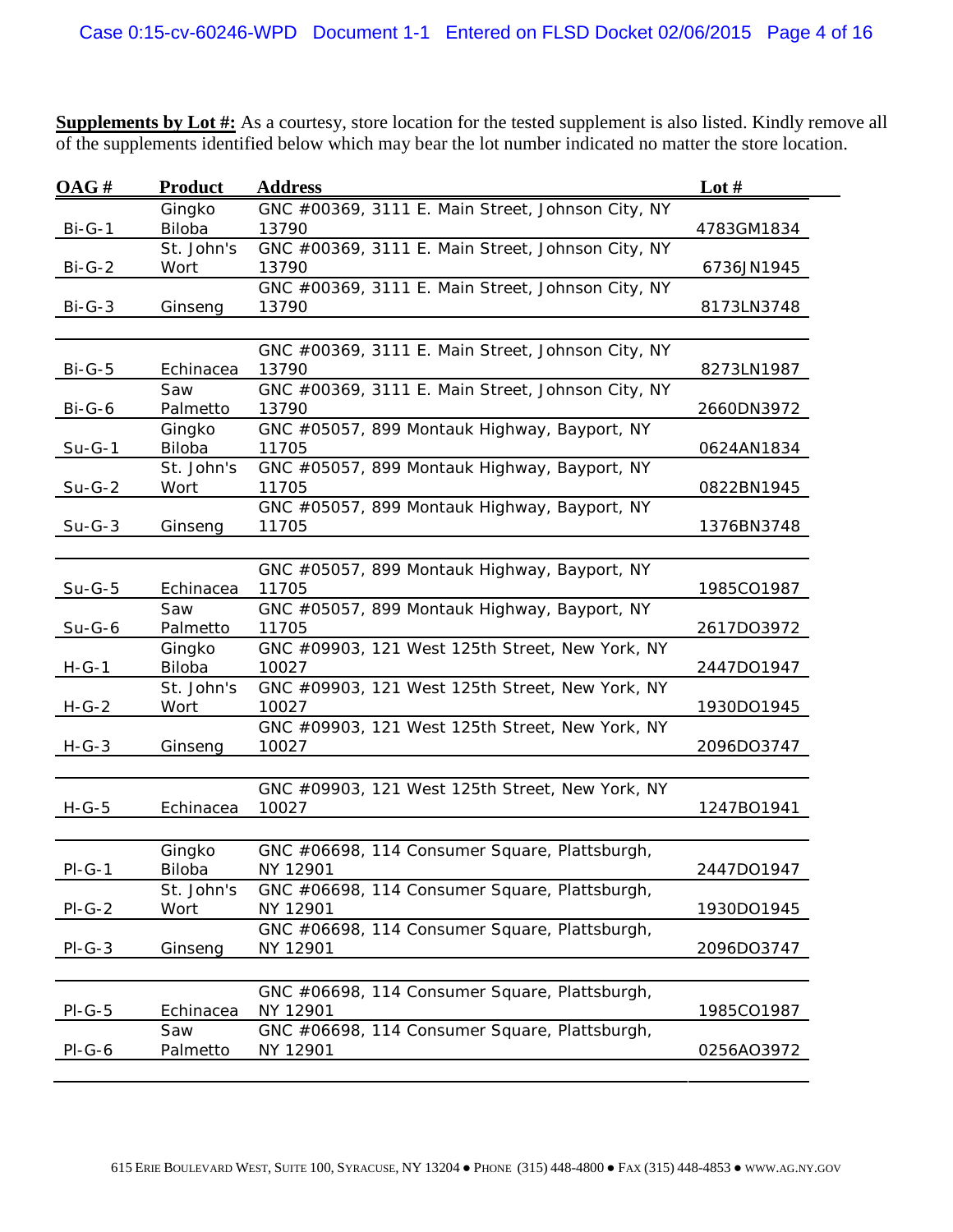Case 0:15-cv-60246-WPD Document 1-1 Entered on FLSD Docket 02/06/2015 Page 5 of 16



STATE OF NEW YORK OFFICE OF THE ATTORNEY GENERAL

ATTORNEY GENERAL

ERIC T. SCHNEIDERMAN DIVISION OF REGIONAL AFFAIRS

February 2, 2015

Brian C. Cornell, CEO 1000 Nicollet Mall Minneapolis, Minnesota 55403

Target Corporation *Certified—Return Receipt Requested*

*Re: C E A S E & D E S I S T N O T I F I C A T I O N Up & Up—Target Distributed Herbal Dietary Supplements*

Dear Mr. Cornell:

 $\overline{a}$ 

**This letter constitutes a demand to cease and desist engaging in the sale of adulterated and/or mislabeled herbal dietary supplements, and in particular to immediately stop the sale of three "Up & Up" dietary supplements as identified by lot number in the exhibit annexed hereto.**

Be advised that the Attorney General is authorized by Executive Law § 63(12) to investigate allegations and prosecute businesses which perpetuate fraud upon consumers or engage in illegality in their business practices. General Business Article 22-b further authorizes this office to redress deceptive business acts and practices and false advertising. Of late, the topic of purity (or lack thereof) in popular herbal dietary supplements has raised serious public health and safety concerns, $<sup>1</sup>$  $<sup>1</sup>$  $<sup>1</sup>$  and also caused this office to take steps to</sup> independently assess the validity of industry representations and advertising.

In an investigation recently conducted by the Attorney General's Office, six popular Target "Up  $\&$  Up" brand dietary supplement products were purchased at three different New York State locations, and were then genetically tested five times per sample, yielding 90 results. The supplements tested included Gingko Biloba, St. John's Wort, Valerian Root, Garlic, Echinacea, and Saw Palmetto. By using established DNA barcoding technology, analytic testing disclosed that 3 out of 6 types of dietary supplement products tested were either unrecognizable or a substance other than what they claimed to be, and therefore constitute contaminated or substituted products. Forty-one (41) percent of the tests yielded DNA matching the product label; 21% tested for botanical material other than what was on the label; and 38% yielded no DNA at all.

<span id="page-29-0"></span><sup>&</sup>lt;sup>1</sup>See, e.g., Newmaster, et al., "DNA Barcoding Detects Contamination and Substitution in North American Herbal Products," BMC *Medicine*, 2013, 11:222 (http://www.biomedcentral.com/1741-7015/11/222).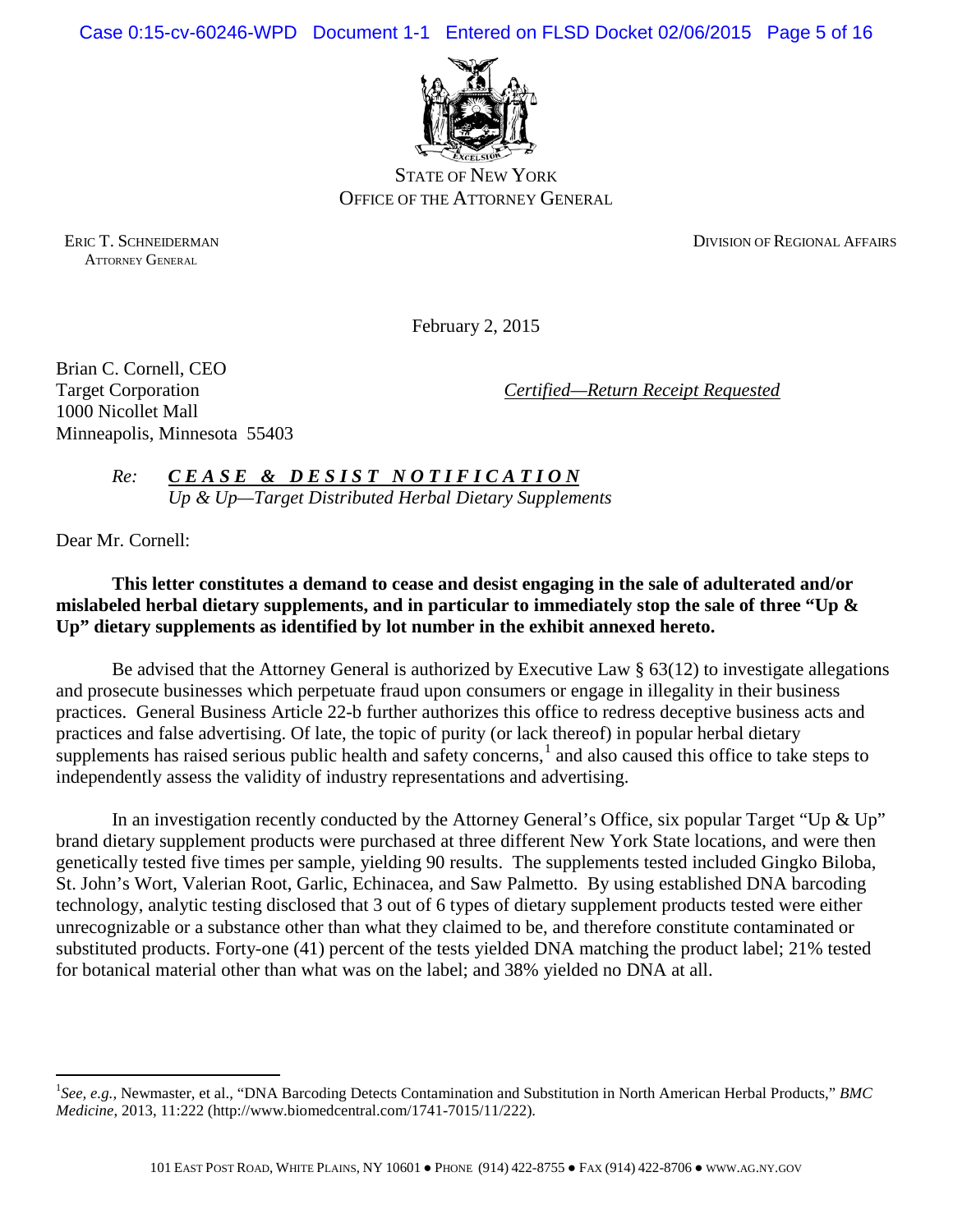Contamination, substitution and falsely labeling herbal products constitute deceptive business practices and, more importantly, present considerable health risks for consumers. The Attorney General's testing upon the products purchase revealed the following:

**Gingko Biloba.** Negative. No gingko biloba DNA was identified. The only DNA identified was allium (x2), "oryza"(x2)(commonly known as rice), mung/French bean. Ten of the tests revealed no plant DNA whatsoever.

**St. John's Wort.** Negative. No St. John's Wort DNA was identified. Of the 15-tests performed, only three identified any DNA, and it included allium, oryza, and dracaena (tropical houseplant).

**Garlic:** Positive. Fourteen of fifteen tests yielded DNA from allium. One test identified no DNA.

**Echinacea:** Qualified Positive. Eleven of 15 tests identified Echinacea DNA, 3 tests located no genetic evidence of Echinacea, and 1 test identified oryza DNA.

**Saw Palmetto:** Qualified positive. Twelve of 15 tests identified the presence of saw palmetto, with 3 tests not identifying any genetic evidence of plant material of any type.

**Valerian Root:** Negative. No Valerian root DNA was identified. The testing did, however, yield identification of allium (x4), phasolus/beans; asparagacea, pea family DNA, oryza (x2), and phaseolus fabacaeae, wild carrot, and saw palmetto genetic material, with 3 of the tests identifying no genetic material at all.

Studies conducted by the Centre for Biodiversity Genomics at the University of Guelph and others have previously alerted the dietary supplement industry to the fact that it is not providing the public with authentic products without substitution, contamination or fillers. It is disappointing that over a year later the Attorney General's researcher reached similar conclusions, demonstrating that the industry has failed to clean up its practices.

To assist in the Attorney General's ongoing investigation of this matter, and pursuant to the above authority, kindly supply the following information:

- 1. The name of the manufacturer and the location of the production of each of the herbal products identified above.
- 2. A listing of any DNA testing or any other analytic testing for content and quality (including but not limited to chemical composition) of the herbal products listed above and copies of such testing results.
- 3. Copies of all licensing and production contracts with any party involved in the production and distribution of the herbal products identified above.
- 4. A listing of all ingredients used in the products identified above and a measurement of the amount of each ingredient in each of the herbal products identified above.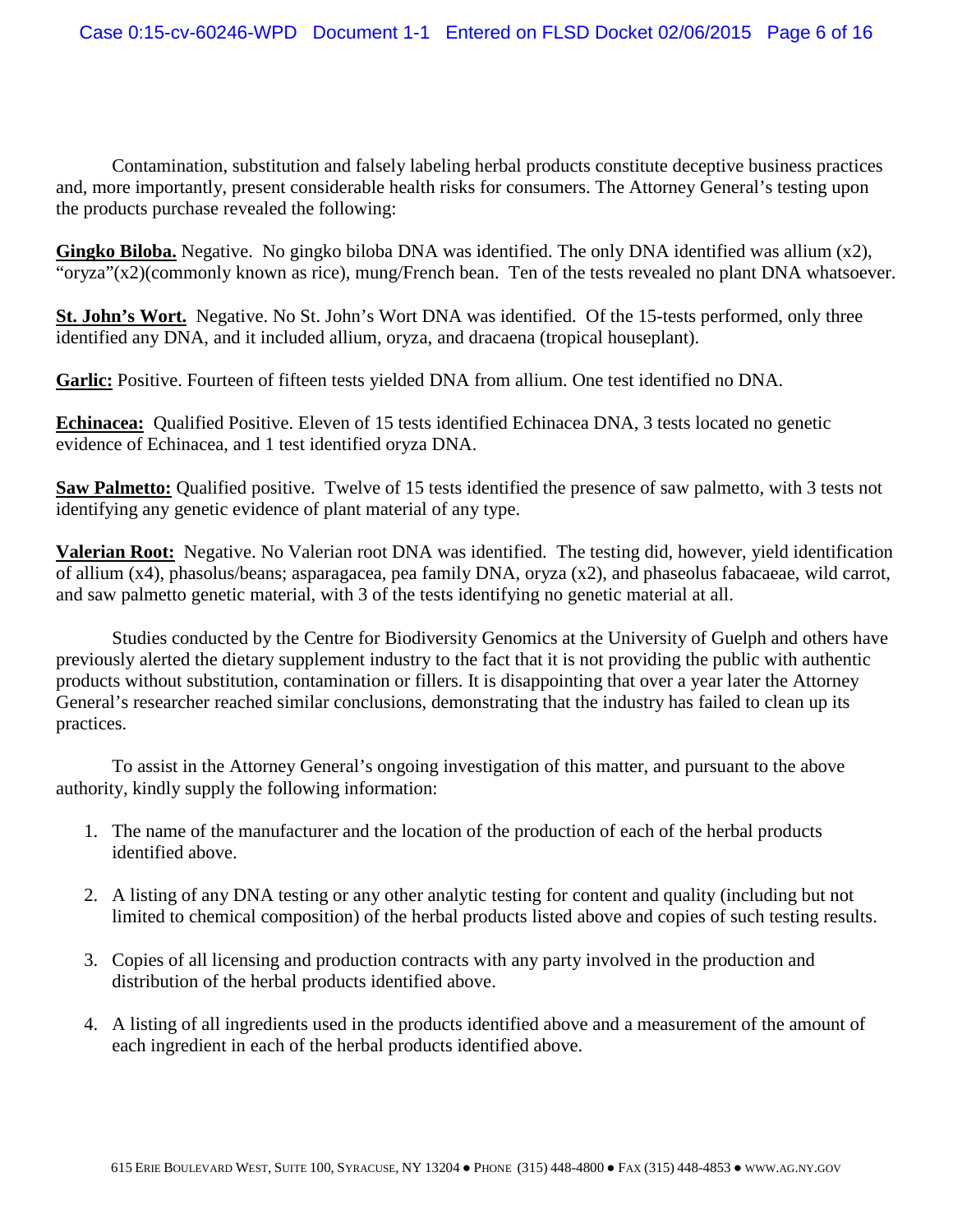- 5. Identify the standards or procedures followed to authenticate the content of the herbal products listed above.
- 6. Produce the relevant Bioterrorism Registration documentation for the manufacturer of the dietary supplements.
- 7. Articulate the acquisition, production protocol, and quality assurance measures undertaken by the manufacturer of the products tested, including all such protocols undertaken to comply with current Dietary Supplement Current Good Manufacturing Practices (CGMPs) for quality control.
- 8. Produce any and all serious adverse event reports associated with use of any Target herbal dietary supplement in the United States.

Please provide the requested information to me at the following address: NYS Attorney General's Office, Dulles State Office Building, 317 Washington Street, Watertown, New York 13601. Kindly respond on or before 5:00 P.M. on February 9, 2015. If you have any questions, you may contact Assistant Attorney General Deanna R. Nelson at 315-785-2444.

 The foregoing shall not constitute a waiver of or limitation on the Attorney General's authority to issue subpoenas or take enforcement action pursuant to applicable law.

Thank you for your anticipated cooperation.

Very truly yours,

# **MARTIN J. MACK** Executive Deputy Attorney General In Charge of Regional Affairs

Enc.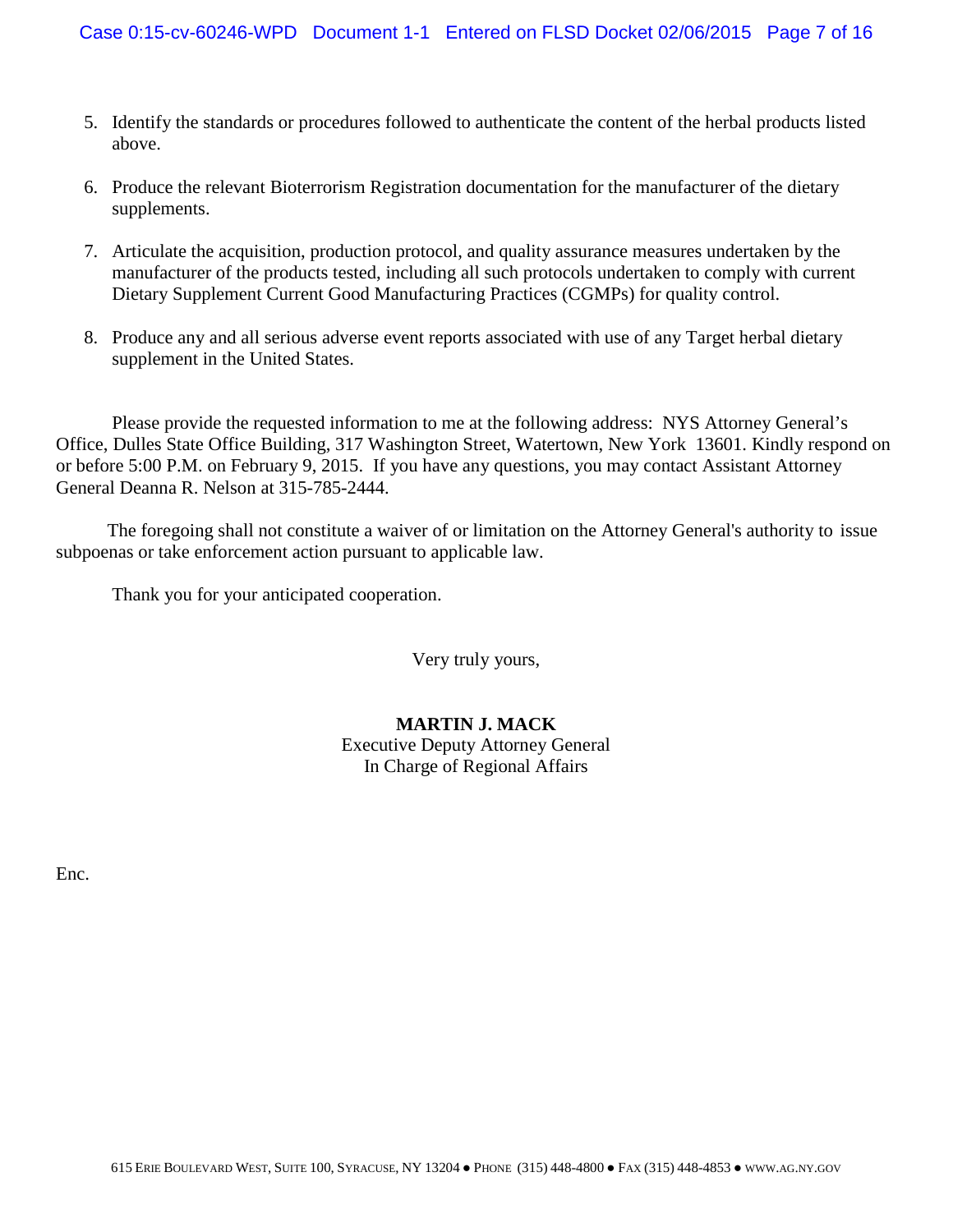**Supplements by Lot #:** As a courtesy, store location for the tested supplement is also listed. Kindly remove all of the supplements identified below which may bear the lot number indicated no matter the store location.

| OAG#     | <b>Product</b>          | <b>Address</b>                                                            | Lot $#$ |
|----------|-------------------------|---------------------------------------------------------------------------|---------|
| $Po-T-1$ | Gingko<br><b>Biloba</b> | Target, Poughkeepsie Galleria, 2001 South Road,<br>Poughkeepsie, NY 12601 | 4CN1978 |
| $Po-T-2$ | St. John's<br>Wort      | Target, Poughkeepsie Galleria, 2001 South Road,<br>Poughkeepsie, NY 12601 | 4CN1557 |
| $Po-T-7$ | Valerian<br>Root        | Target, Poughkeepsie Galleria, 2001 South Road,<br>Poughkeepsie, NY 12601 | 4EN1858 |
| $N-T-1$  | Gingko<br><b>Biloba</b> | Target, 999 Corporate Drive, Westbury, NY 11590                           | 4FN1313 |
| $N-T-2$  | St. John's<br>Wort      | Target, 999 Corporate Drive, Westbury, NY 11590                           | 4EN1223 |
| $N-T-7$  | Valerian<br>Root        | Target, 999 Corporate Drive, Westbury, NY 11590                           | 4EN1497 |
| $Sy-T-1$ | Gingko<br>Biloba        | Target, 3657 W. Genesee Street, Syracuse, NY<br>13219                     | 4EN1222 |
| $Sy-T-2$ | St. John's<br>Wort      | Target, 3657 W. Genesee Street, Syracuse, NY<br>13219                     | 4DN1794 |
| $Sy-T-7$ | Valerian<br>Root        | Target, 3657 W. Genesee Street, Syracuse, NY<br>13219                     | 4DN1774 |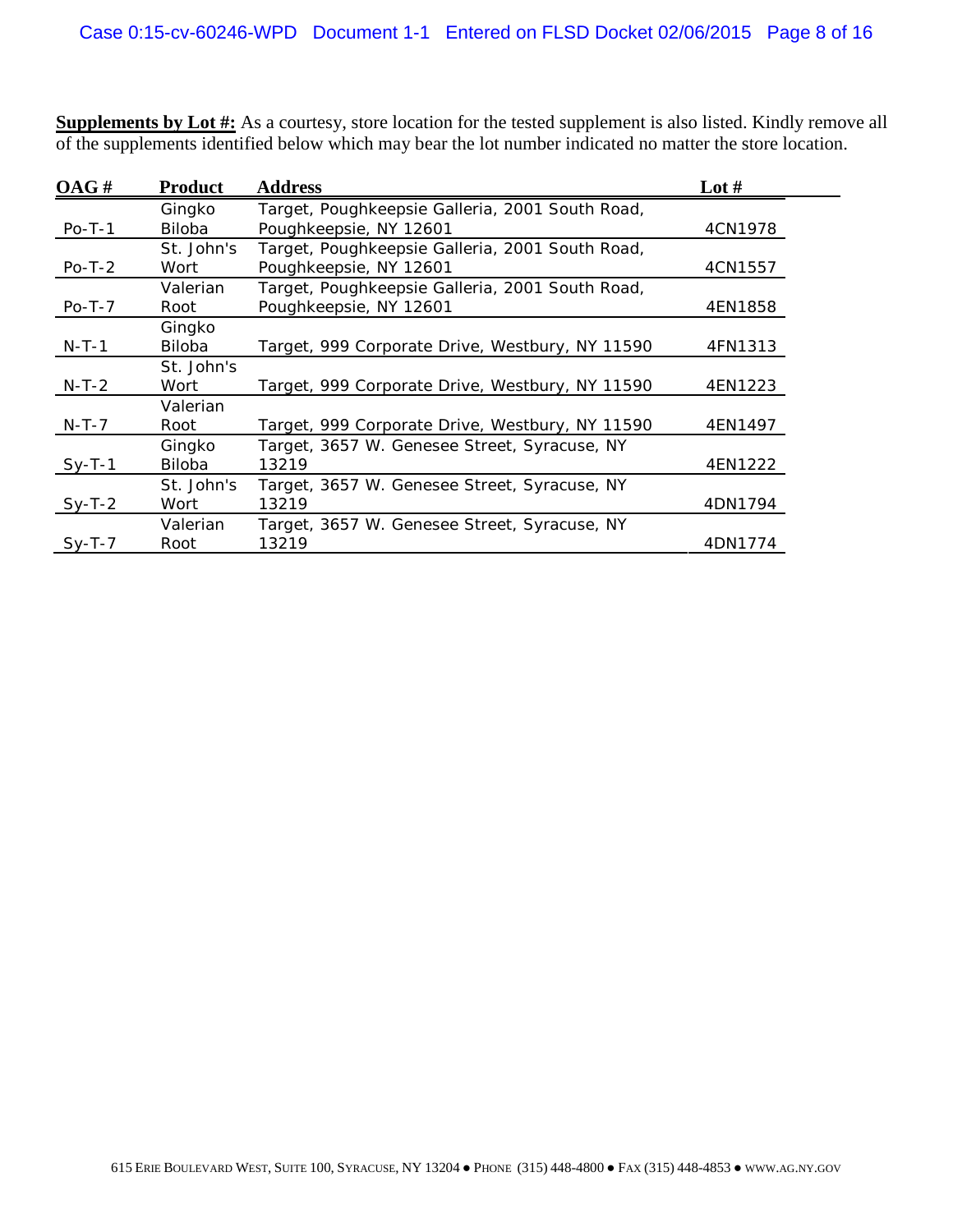Case 0:15-cv-60246-WPD Document 1-1 Entered on FLSD Docket 02/06/2015 Page 9 of 16



STATE OF NEW YORK OFFICE OF THE ATTORNEY GENERAL

ATTORNEY GENERAL

ERIC T. SCHNEIDERMAN DIVISION OF REGIONAL AFFAIRS

February 2, 2015

Alexander Gourlay, President 200 Wilmot Road Deerfield, Illinois 60015

Walgreens *Certified—Return Receipt Requested*

*Re: C E A S E & D E S I S T N O T I F I C A T I O N Finest Nutrition—Walgreen Distributed Herbal Dietary Supplements*

Dear Mr. Gourlay:

 $\overline{a}$ 

# **This letter constitutes a demand to cease and desist engaging in the sale of adulterated and/or mislabeled herbal dietary supplements, and in particular to immediately stop the sale of five "Finest Nutrition" dietary supplements as identified by lot number in the exhibit annexed hereto.**

Be advised that the Attorney General is authorized by Executive Law § 63(12) to investigate allegations and prosecute businesses which perpetuate fraud upon consumers or engage in illegality in their business practices. General Business Article 22-b further authorizes this office to redress deceptive business acts and practices and false advertising. Of late, the topic of purity (or lack thereof) in popular herbal dietary supplements has raised serious public health and safety concerns, $<sup>1</sup>$  $<sup>1</sup>$  $<sup>1</sup>$  and also caused this office to take steps to</sup> independently assess the validity of industry representations and advertising.

In an investigation recently conducted by the Attorney General's Office, six popular Walgreen "Finest Nutrition" brand dietary supplement products were purchased at three different New York State locations and were then genetically tested five times per sample, yielding 90 results. The supplements tested included Gingko Biloba, St. John's Wort, Ginseng, Garlic, Echinacea, and Saw Palmetto. By using established DNA barcoding technology, analytic testing disclosed that 5 of the 6 types of dietary supplement products tested were either unrecognizable or a substance other than what they claimed to be, and therefore fairly constitute contaminated or substituted products. Eighteen (18) percent of the tests yielded DNA matching the product label; 45% tested for botanical material other than what was on the label; and 37% yielded no plant DNA at all.

<span id="page-33-0"></span><sup>&</sup>lt;sup>1</sup>See, e.g., Newmaster, et al., "DNA Barcoding Detects Contamination and Substitution in North American Herbal Products," BMC *Medicine*, 2013, 11:222 (http://www.biomedcentral.com/1741-7015/11/222).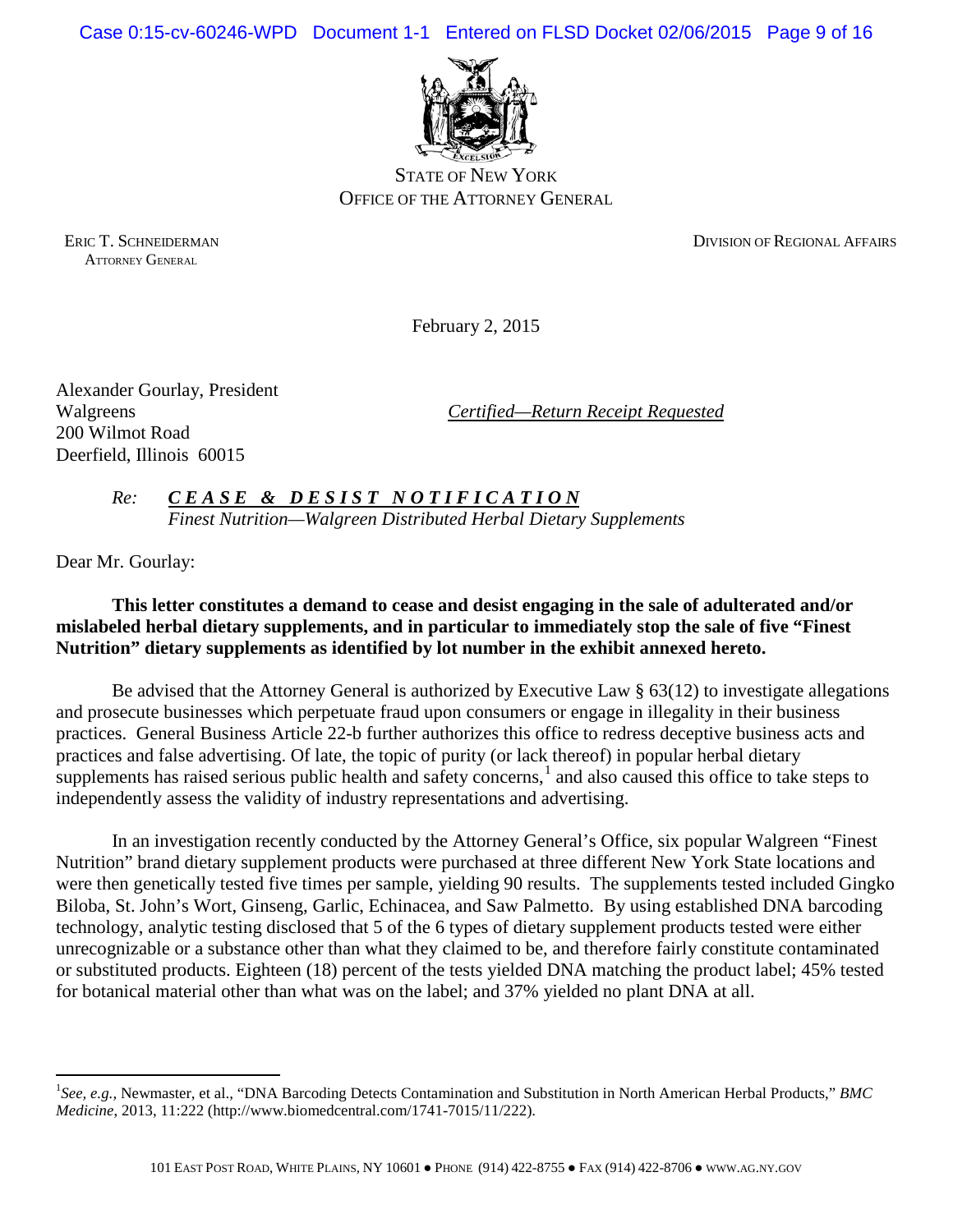Contamination, substitution and falsely labeling herbal products constitute deceptive business practices and, more importantly, present considerable health risks for consumers. The Attorney General's testing upon the products purchased revealed the following:

**Gingko Biloba.** Negative. The only DNA identified was "oryza", commonly known as rice. No gingko biloba DNA was identified.

**St. John's Wort.** Negative. Of the 15-tests performed, only three identified any DNA, and it was not of St. John's Wort. The DNA positively identified included allium, oryza, and dracaena (garlic, rice, tropical houseplant). No St. John's Wort was identified in the product.

**Ginseng:** Negative. Fifteen tests yielded identification of allium (x2) and oryza (x6), but no genetic material from ginseng.

**Garlic:** Negative. Genetic material of palm, dracaena, wheat, and oryza was located, with only 1/15 of the tests identifying allium as present in the product. Ten of the 15-tests showed no identifiable genetic plant material.

**Echinacea:** Negative. The testing revealed 5-positive identification of allium, 5-positive findings of oryza, and one for DNA material originating in the daisy family. No DNA from Echinacea was identified.

**Saw Palmetto:** Positive. All fifteen tests yielded genetic material of the saw palmetto plant.

Studies conducted by the Centre for Biodiversity Genomics at the University of Guelph and others have previously alerted the dietary supplement industry to the fact that it is not providing the public with authentic products without substitution, contamination or fillers. It is disappointing that over a year later the Attorney General's researcher reached similar conclusions, demonstrating that the industry has failed to clean up its practices.

To assist in the Attorney General's ongoing investigation of this matter, and pursuant to the above authority, kindly supply the following information:

- 1. The name of the manufacturer and the location of the production of each of the herbal products identified above.
- 2. A listing of any DNA testing or any other analytic testing for content and quality (including but not limited to chemical composition) of the herbal products listed above and copies of such testing results.
- 3. Copies of all licensing and production contracts with any party involved in the production and distribution of the herbal products identified above.
- 4. A listing of all ingredients used in the products identified above and a measurement of the amount of each ingredient in each of the herbal products identified above.
- 5. Identify the standards or procedures followed to authenticate the content of the herbal products listed above.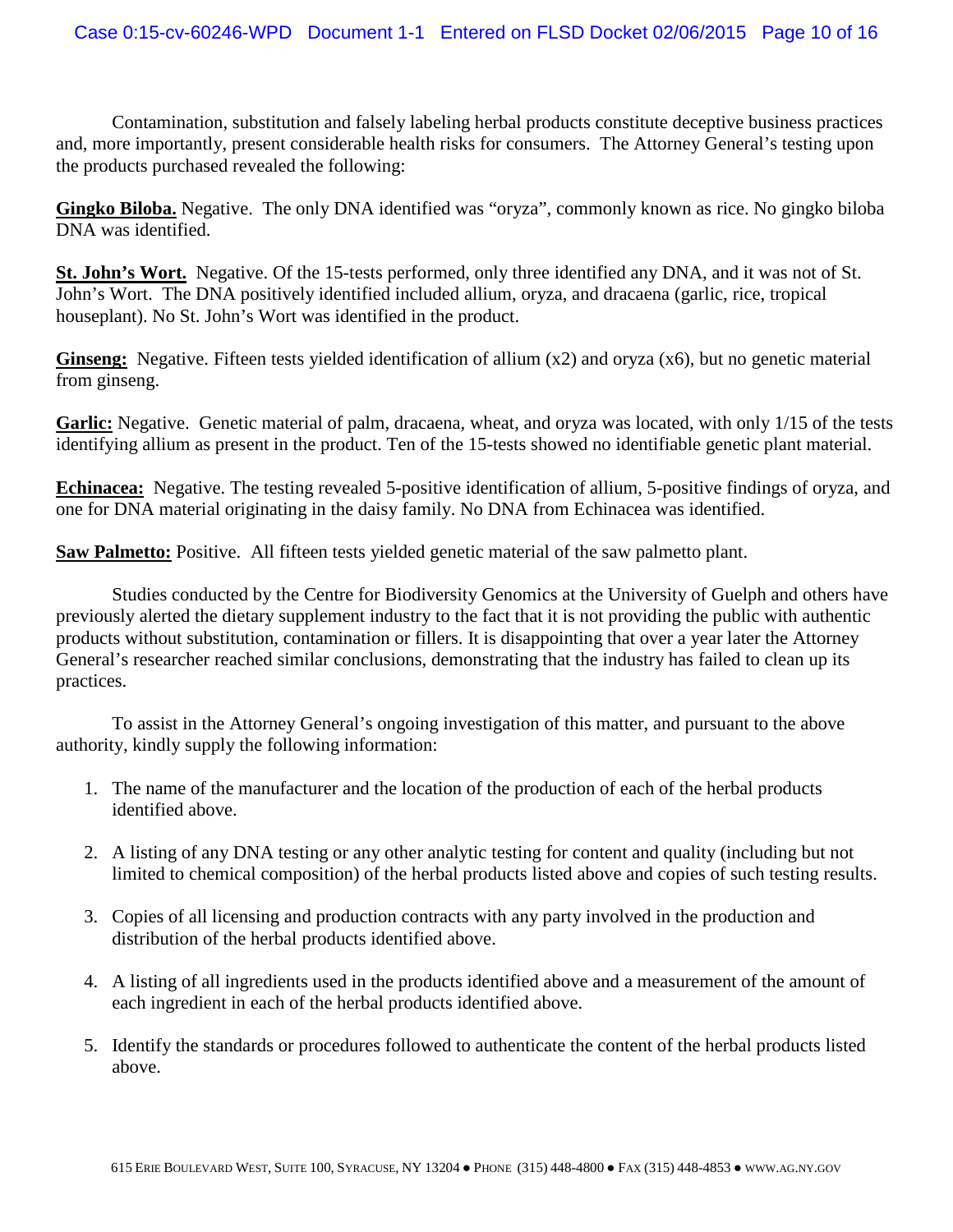- 6. Produce the relevant Bioterrorism Registration documentation for the manufacturer of the dietary supplements.
- 7. Articulate the acquisition, production protocol, and quality assurance measures undertaken by the manufacturer of the products tested, including all such protocols undertaken to comply with current Dietary Supplement Current Good Manufacturing Practices (CGMPs) for quality control.
- 8. Produce any and all serious adverse event reports associated with use of any Walgreen herbal dietary supplement in the United States

Please provide the requested information to me at the following address: NYS Attorney General's Office, Dulles State Office Building, 317 Washington Street, Watertown, New York 13601. Kindly respond on or before 5:00 P.M. on February 9, 2015. If you have any questions, you may contact Assistant Attorney General Deanna R. Nelson at 315-785-2444.

 The foregoing shall not constitute a waiver of or limitation on the Attorney General's authority to issue subpoenas or take enforcement action pursuant to applicable law.

Thank you for your anticipated cooperation.

Very truly yours,

# **MARTIN J. MACK** Executive Deputy Attorney General In Charge of Regional Affairs

Enc.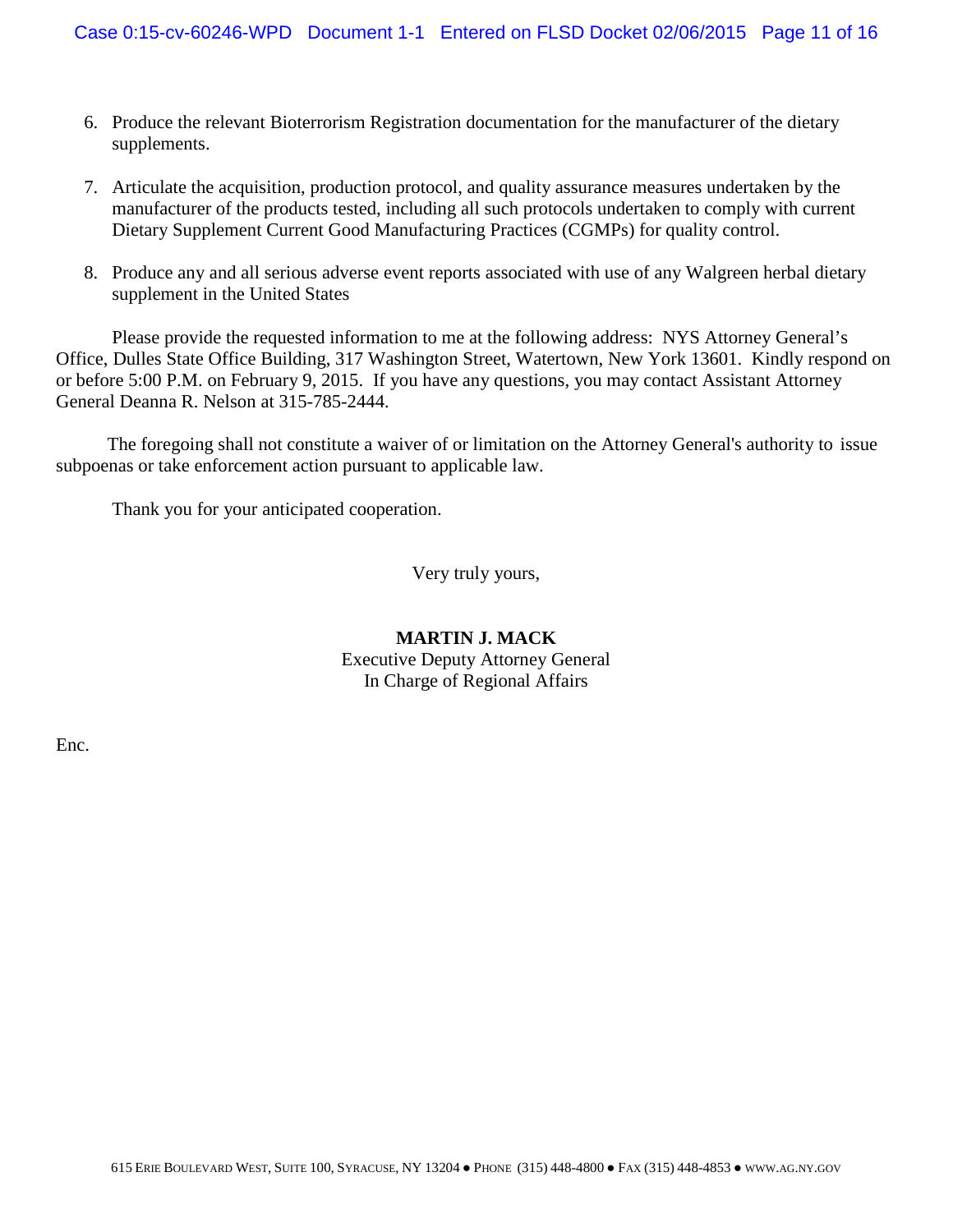**Supplements by Lot #:** As a courtesy, store location for the tested supplement is also listed. Kindly remove all of the supplements identified below which may bear the lot number indicated no matter the store location.

| OAG#      | <b>Product</b> | <b>Address</b>                         | Lot $#$   |
|-----------|----------------|----------------------------------------|-----------|
|           | Gingko         | Walgreens #04362, 520 Atlantic Avenue, |           |
| $Br-Wg-1$ | Biloba         | Brooklyn, NY 11217                     | 885709-02 |
|           | St. John's     | Walgreens #04362, 520 Atlantic Avenue, |           |
| $Br-Wg-2$ | Wort           | Brooklyn, NY 11217                     | 443071-09 |
|           |                | Walgreens #04362, 520 Atlantic Avenue, |           |
| Br-Wg-3   | Ginseng        | Brooklyn, NY 11217                     | 761948-04 |
|           |                | Walgreens #04362, 520 Atlantic Avenue, |           |
| Br-Wg-4   | Garlic         | Brooklyn, NY 11217                     | 902192-02 |
|           |                | Walgreens #04362, 520 Atlantic Avenue, |           |
| $Br-Wg-5$ | Echinacea      | Brooklyn, NY 11217                     | 770813-01 |
|           | Gingko         | Walgreens #09584, 1650 Elmwood Avenue, |           |
| $R-Wg-1$  | Biloba         | Rochester, NY 14620                    | 889588-02 |
|           | St. John's     | Walgreens #09584, 1650 Elmwood Avenue, |           |
| R-Wg-2    | Wort           | Rochester, NY 14620                    | 764386-03 |
|           |                | Walgreens #09584, 1650 Elmwood Avenue, |           |
| $R-Wg-3$  | Ginseng        | Rochester, NY 14620                    | 761948-04 |
|           |                | Walgreens #09584, 1650 Elmwood Avenue, |           |
| $R-Wg-4$  | Garlic         | Rochester, NY 14620                    | 902192-02 |
|           |                | Walgreens #09584, 1650 Elmwood Avenue, |           |
| R-Wg-5    | Echinacea      | Rochester, NY 14620                    | 748376-01 |
|           | Gingko         | Walgreens #10219, 929 Arsenal Street,  |           |
| Wa-Wg-1   | Biloba         | Watertown, NY 13601                    | 885768-01 |
|           | St. John's     | Walgreens #10219, 929 Arsenal Street,  |           |
| Wa-Wg-2   | Wort           | Watertown, NY 13601                    | 491668-10 |
|           |                | Walgreens #10219, 929 Arsenal Street,  |           |
| Wa-Wg-3   | Ginseng        | Watertown, NY 13601                    | 500472-03 |
|           |                | Walgreens #10219, 929 Arsenal Street,  |           |
| Wa-Wg-4   | Garlic         | Watertown, NY 13601                    | 881647-02 |
|           |                | Walgreens #10219, 929 Arsenal Street,  |           |
| Wa-Wg-5   | Echinacea      | Watertown, NY 13601                    | 752900-02 |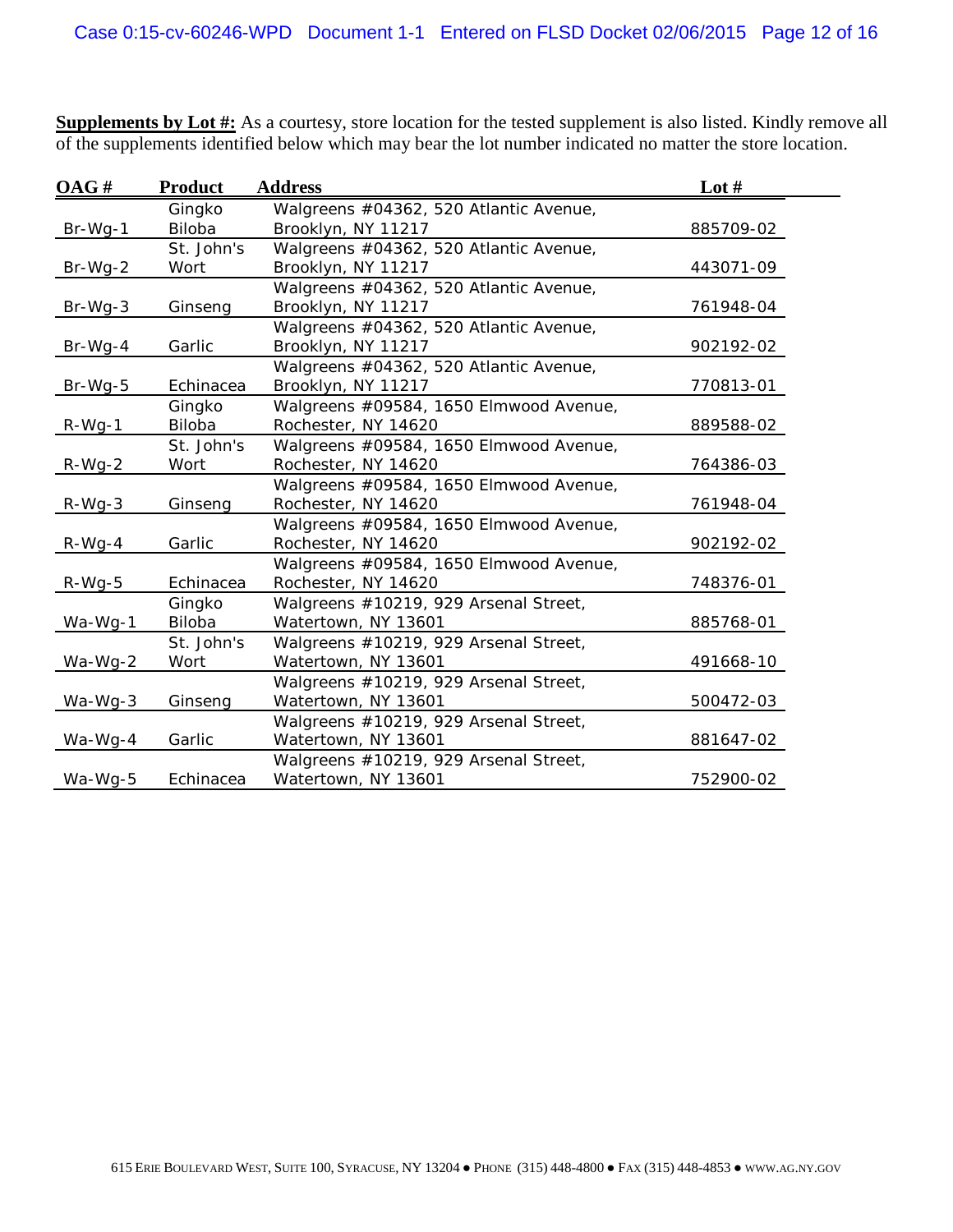Case 0:15-cv-60246-WPD Document 1-1 Entered on FLSD Docket 02/06/2015 Page 13 of 16



STATE OF NEW YORK OFFICE OF THE ATTORNEY GENERAL

ATTORNEY GENERAL

ERIC T. SCHNEIDERMAN DIVISION OF REGIONAL AFFAIRS

February 2, 2015

Doug McMillon, President/CEO 702 SW 8<sup>th</sup> Street Bentonville, Arkansas 72716

Wal-Mart Stores, Inc. *Certified—Return Receipt Requested*

*Re: C E A S E & D E S I S T N O T I F I C A T I O N Spring Valley—Walmart Distributed Herbal Dietary Supplements*

Dear Mr. McMillon:

 $\overline{a}$ 

# **This letter constitutes a demand to cease and desist engaging in the sale of adulterated and/or mislabeled herbal dietary supplements, and in particular to immediately stop the sale of six "Spring Valley" dietary supplements as identified by lot number in the exhibit annexed hereto.**

Be advised that the Attorney General is authorized by Executive Law § 63(12) to investigate allegations and prosecute businesses which perpetuate fraud upon consumers or engage in illegality in their business practices. General Business Article 22-b further authorizes this office to redress deceptive business acts and practices and false advertising. Of late, the topic of purity (or lack thereof) in popular herbal dietary supplements has raised serious public health and safety concerns, $<sup>1</sup>$  $<sup>1</sup>$  $<sup>1</sup>$  and also caused this office to take steps to</sup> independently assess the validity of industry representations and advertising.

In an investigation recently conducted by the Attorney General's Office, six popular Walmart "Spring Valley" brand dietary supplement products were purchased at three different New York State locations and were then genetically tested five times per sample, yielding 90 results. The supplements tested included Gingko Biloba, St. John's Wort, Ginseng, Garlic, Echinacea, and Saw Palmetto. By using established DNA barcoding technology, analytic testing disclosed that all of the tested dietary supplement products were either unrecognizable or a substance other than what they claimed to be, and therefore fairly constitute contaminated or substituted products. Four (4) percent of the tests yielded DNA matching the product label; 40% tested for botanical material other than what was on the label; and 56% yielded no plant DNA at all.

<span id="page-37-0"></span><sup>&</sup>lt;sup>1</sup>See, e.g., Newmaster, et al., "DNA Barcoding Detects Contamination and Substitution in North American Herbal Products," BMC *Medicine*, 2013, 11:222 (http://www.biomedcentral.com/1741-7015/11/222).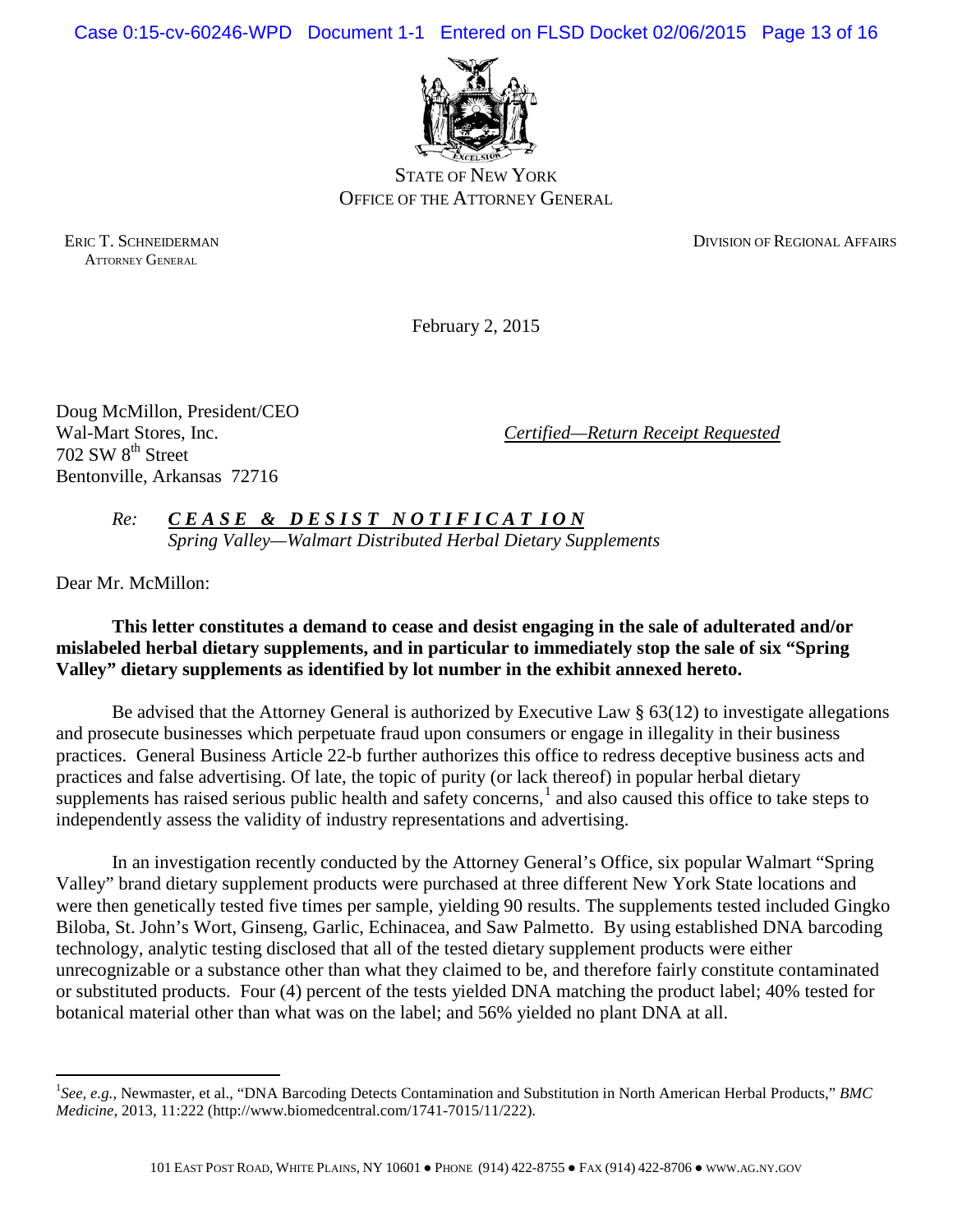Contamination, substitution and falsely labeling herbal products constitute deceptive business practices and, more importantly, present considerable health risks for consumers. The Attorney General's testing upon the products purchased revealed the following:

**Gingko Biloba.** Negative. No gingko biloba DNA was identified. The only DNA identified was "oryza" (commonly known as rice) in 6 of the fifteen tests, with other tests identifying dracaena (a tropical houseplant), mustard, wheat, and radish. Four of the tests revealed no plant DNA whatsoever.

**St. John's Wort.** Negative. No St. John's Wort DNA was identified. Of the 15-tests performed, only four identified any DNA, and it included allium, oryza (x2), and cassava (garlic, rice, and a tropical root crop).

**Ginseng:** Negative. No ginseng DNA was identified. The testing yielded identification of oryza, dracaena, pinus strobus, wheat/grass, and citrus spp., with 10 of the tests identifying no genetic material at all.

**Garlic:** Qualified negative. While one of 15 tests did identify the presence of allium, it was clearly not predominate. The other tests identified oryza (x6), and pinus spp. Genetic material of palm, dracaena, wheat, and oryza was located, with only 1/15 of the tests identifying allium as present in the product. Ten of the 15 tests showed no identifiable genetic plant material.

**Echinacea:** Negative. No plant genetic material of any sort was identified in the product labeled Echinacea.

**Saw Palmetto:** Qualified negative. Three of 15 tests did identify the presence of saw palmetto, but it did not predominate. Three tests identified allium DNA, and six other tests identified the presence of oryza. Four tests were unable to identify any botanic DNA in the samples.

Studies conducted by the Centre for Biodiversity Genomics at the University of Guelph and others have previously alerted the dietary supplement industry to the fact that it is not providing the public with authentic products without substitution, contamination or fillers. It is disappointing that over a year later the Attorney General's researcher reached similar conclusions, demonstrating that the industry has failed to clean up its practices.

To assist in the Attorney General's ongoing investigation of this matter, and pursuant to the above authority, kindly supply the following information:

- 1. The name of the manufacturer and the location of the production of each of the herbal products identified above.
- 2. A listing of any DNA testing or any other analytic testing for content and quality (including but not limited to chemical composition) of the herbal products listed above and copies of such testing results.
- 3. Copies of all licensing and production contracts with any party involved in the production and distribution of the herbal products identified above.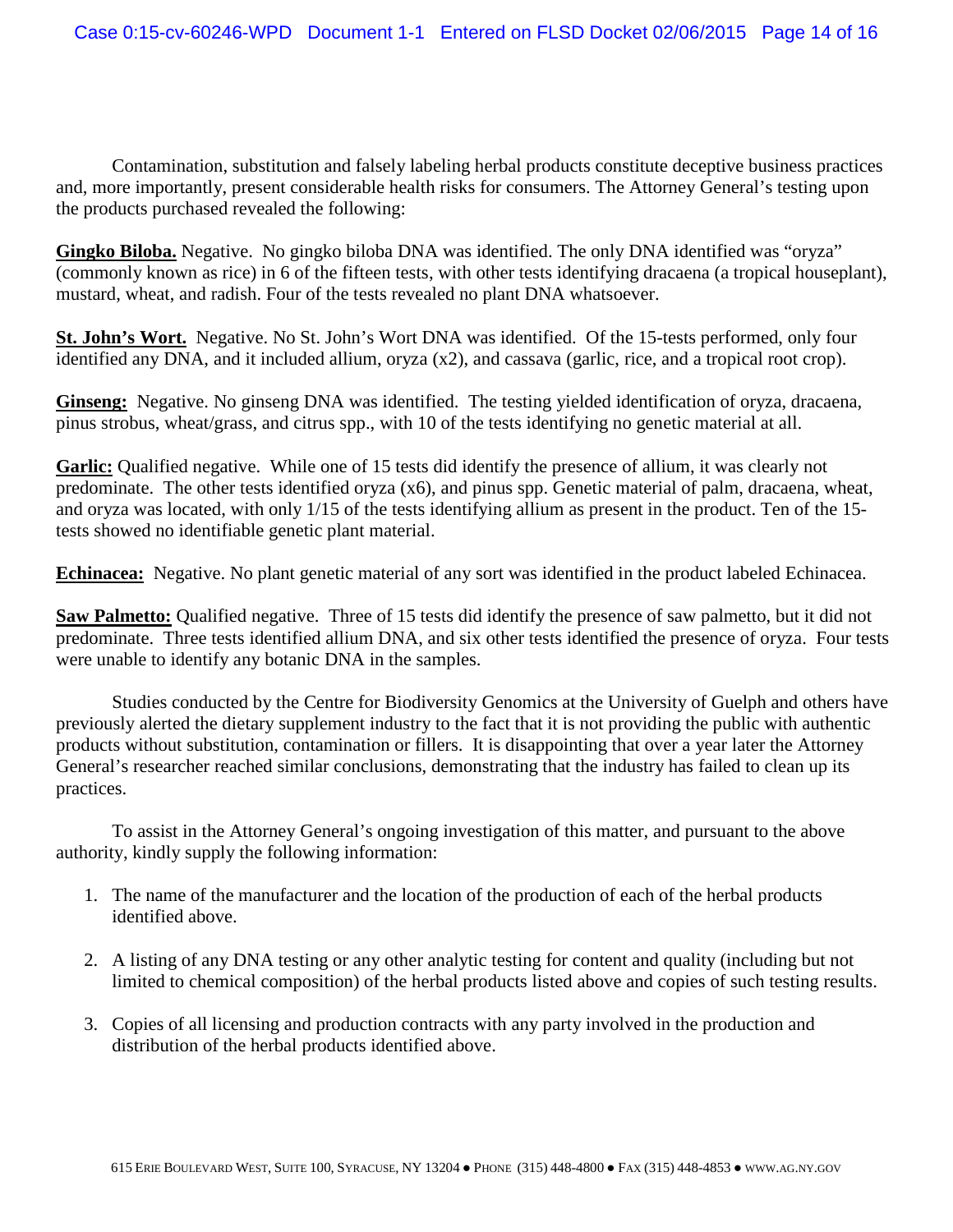- 4. A listing of all ingredients used in the products identified above and a measurement of the amount of each ingredient in each of the herbal products identified above.
- 5. Identify the standards or procedures followed to authenticate the content of the herbal products listed above.
- 6. Produce the relevant Bioterrorism Registration documentation for the manufacturer of dietary supplements.
- 7. Articulate the acquisition, production protocol, and quality assurance measures undertaken by the manufacturer of the products tested, including all such protocols undertaken to comply with current Dietary Supplement Current Good Manufacturing Practices (CGMPs) for quality control.
- 8. Produce any and all serious adverse event reports associated with use of any Walmart herbal dietary supplement in the United States

Please provide the requested information to me at the following address: NYS Attorney General's Office, Dulles State Office Building, 317 Washington Street, Watertown, New York 13601. Kindly respond on or before 5:00 P.M. on February 9, 2015. If you have any questions, you may contact Assistant Attorney General Deanna R. Nelson at 315-785-2444.

 The foregoing shall not constitute a waiver of or limitation on the Attorney General's authority to issue subpoenas or take enforcement action pursuant to applicable law.

Thank you for your anticipated cooperation.

Very truly yours,

# **MARTIN J. MACK**

Executive Deputy Attorney General In Charge of Regional Affairs

Enc.